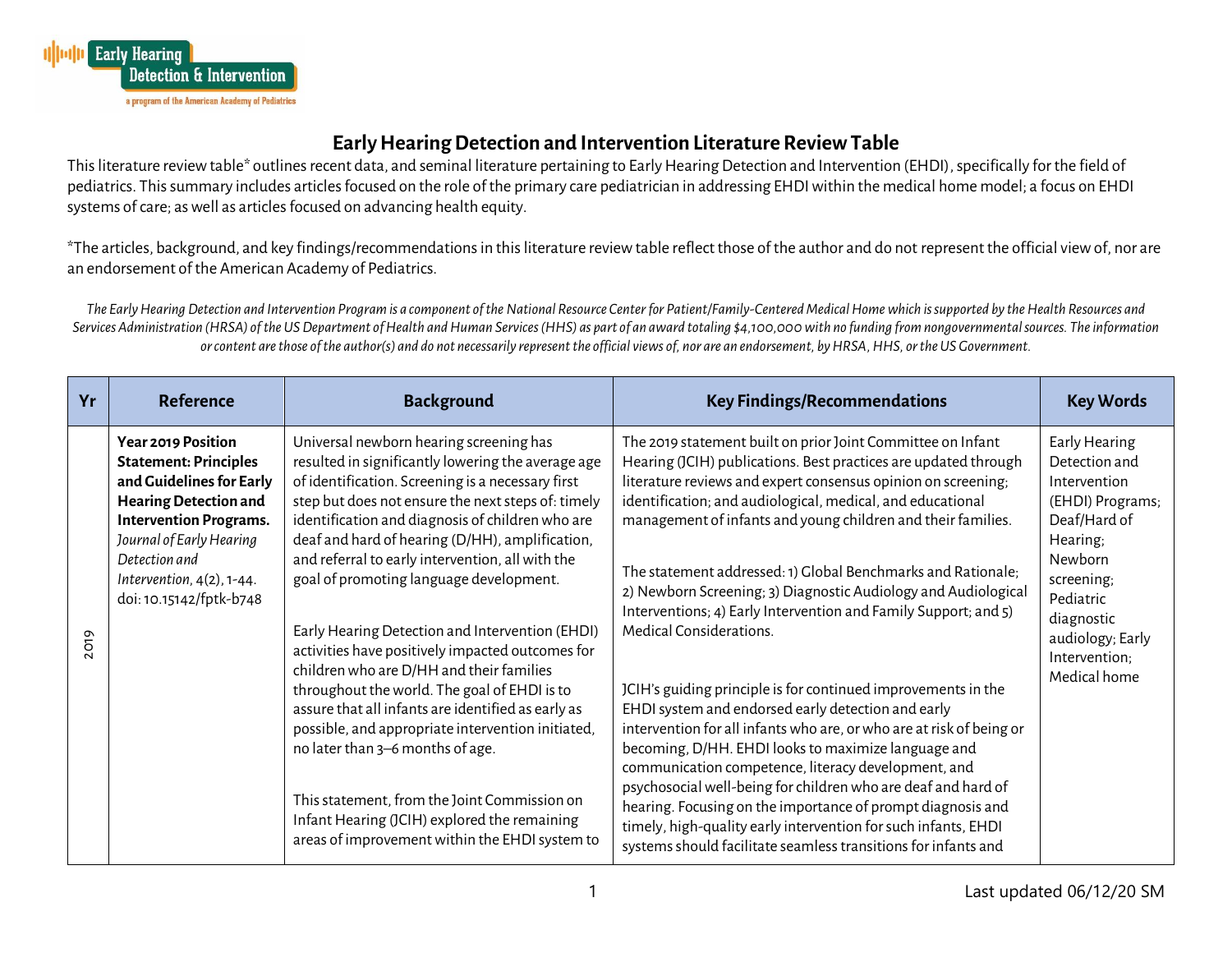| Yr   | <b>Reference</b>                                                                                                                                                                                                                                     | <b>Background</b>                                                                                                                                                                                                                                                                                                                                                                                                                                                                                                           | <b>Key Findings/ Recommendations</b>                                                                                                                                                                                                                                                                                                                                                                                                                                                                                                                                                                               | <b>Key Words</b>                                                                   |
|------|------------------------------------------------------------------------------------------------------------------------------------------------------------------------------------------------------------------------------------------------------|-----------------------------------------------------------------------------------------------------------------------------------------------------------------------------------------------------------------------------------------------------------------------------------------------------------------------------------------------------------------------------------------------------------------------------------------------------------------------------------------------------------------------------|--------------------------------------------------------------------------------------------------------------------------------------------------------------------------------------------------------------------------------------------------------------------------------------------------------------------------------------------------------------------------------------------------------------------------------------------------------------------------------------------------------------------------------------------------------------------------------------------------------------------|------------------------------------------------------------------------------------|
|      |                                                                                                                                                                                                                                                      | ensure newborns benefit from early recognition<br>and have access to appropriate supports.                                                                                                                                                                                                                                                                                                                                                                                                                                  | their families through the processes of screening, audiologic and<br>medical diagnosis, and intervention.                                                                                                                                                                                                                                                                                                                                                                                                                                                                                                          |                                                                                    |
| 2019 | Findlen UM, Malhotra<br>PS, Adunka OF. Parent<br>perspectives on<br>multidisciplinary<br>pediatric hearing<br>healthcare. International<br>Journal of Pediatric<br>Otorhinolaryngology.<br>2019;116:141-146.<br>doi:10.1016/j.ijporl.2018.<br>10.044 | Family-centered care demands that families<br>provide input regarding the care of their children.<br>The authors aimed to determine families'<br>perceptions about their experience in different<br>types of multidisciplinary team models in<br>pediatric hearing clinics. Authors utilized<br>quantitative and qualitative parent survey<br>responses in a tertiary care pediatric medical<br>center after a 1-day multidisciplinary assessment<br>clinical appointment to identify and understand<br>family perceptions. | Survey questions addressed 5 domains: overall experience,<br>diagnosis, treatment plan formulation, additional testing, and<br>resources. Quantitative and qualitative data were evaluated<br>separately and then compared to delineate themes for strengths<br>and weaknesses.<br>Overall, high satisfaction was evident in both quantitative and<br>qualitative responses. Results suggested that a full, 1-day<br>multidisciplinary assessment appointment may have<br>contributed to parents feeling overwhelmed by information<br>shared and not fully understanding which disciplines are<br>providing care. | Interdisciplinary<br>care;<br>Multidisciplinary<br>care; Pediatric<br>hearing loss |
|      |                                                                                                                                                                                                                                                      |                                                                                                                                                                                                                                                                                                                                                                                                                                                                                                                             | Results contributed to a change from a multidisciplinary team<br>model to an interdisciplinary care coordination approach to<br>pediatric hearing health care. The authors assented that a<br>systematic way of evaluating parent perspectives on the clinical<br>process can influence service delivery and help children with<br>hearing loss meet their potential.                                                                                                                                                                                                                                              |                                                                                    |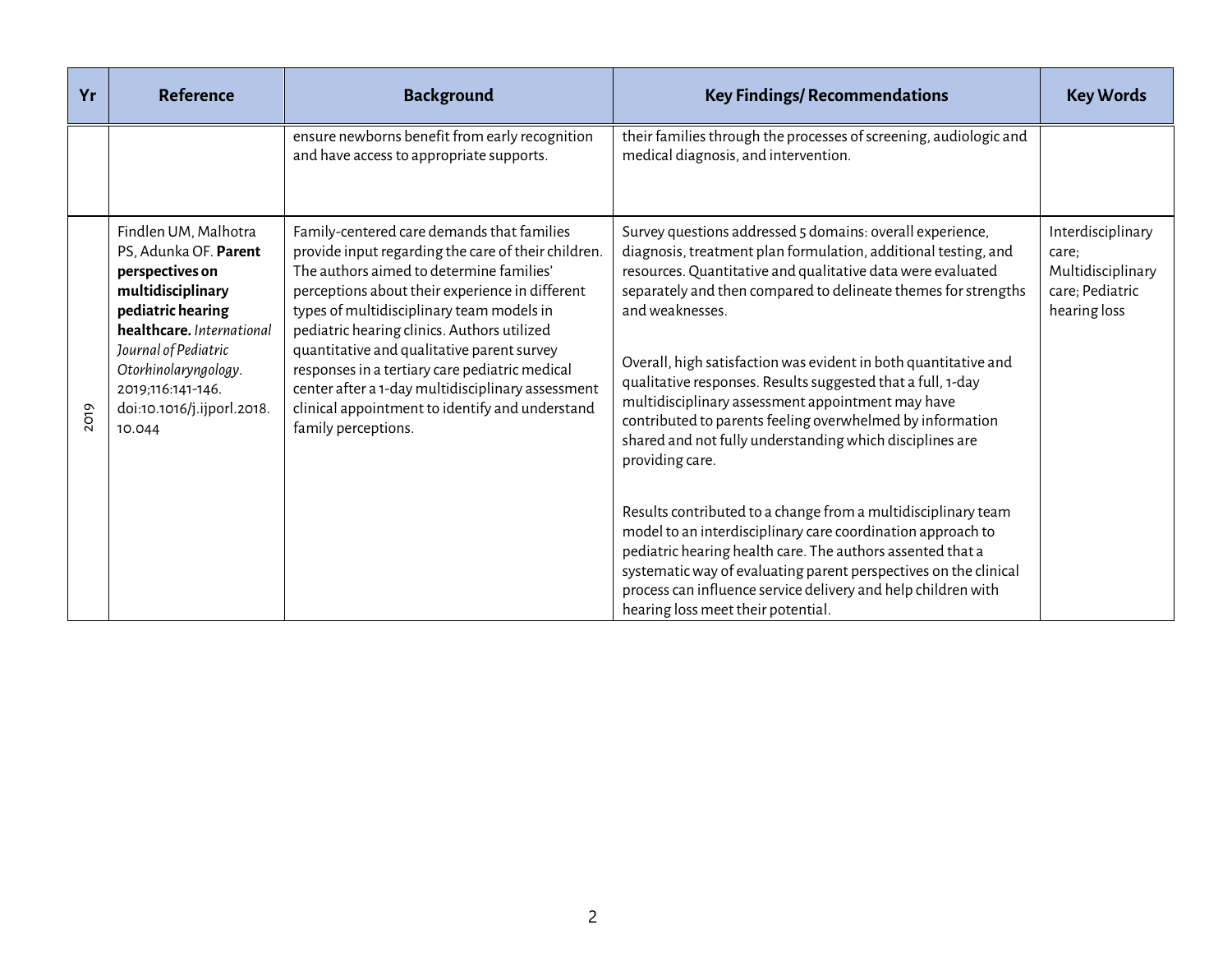| Yr   | <b>Reference</b>                                                                                                                                                                                                                                                                                                          | <b>Background</b>                                                                                                                                                                                                                                                                                                                                                                                                                                                                                                                                                                                                                                                                                    | <b>Key Findings/ Recommendations</b>                                                                                                                                                                                                                                                                                                                                                                                                                                                                                                                                                                                                                                                                                                                                                                                                                                                                                                                                                                                                                                                                                                                                                                                                                                                                                                                                                                               | <b>Key Words</b>                                                                                                                                                           |
|------|---------------------------------------------------------------------------------------------------------------------------------------------------------------------------------------------------------------------------------------------------------------------------------------------------------------------------|------------------------------------------------------------------------------------------------------------------------------------------------------------------------------------------------------------------------------------------------------------------------------------------------------------------------------------------------------------------------------------------------------------------------------------------------------------------------------------------------------------------------------------------------------------------------------------------------------------------------------------------------------------------------------------------------------|--------------------------------------------------------------------------------------------------------------------------------------------------------------------------------------------------------------------------------------------------------------------------------------------------------------------------------------------------------------------------------------------------------------------------------------------------------------------------------------------------------------------------------------------------------------------------------------------------------------------------------------------------------------------------------------------------------------------------------------------------------------------------------------------------------------------------------------------------------------------------------------------------------------------------------------------------------------------------------------------------------------------------------------------------------------------------------------------------------------------------------------------------------------------------------------------------------------------------------------------------------------------------------------------------------------------------------------------------------------------------------------------------------------------|----------------------------------------------------------------------------------------------------------------------------------------------------------------------------|
| 2019 | Humphries T,<br>Kushalnagar P, Mathur<br>G, Napoli DJ, Rathmann<br>C, Smith S. Support for<br>parents of deaf<br>children: Common<br>questions and<br>informed, evidence-<br>based answers.<br>International Journal of<br>Pediatric<br>Otorhinolaryngology.<br>2019;118:134-142.<br>doi:10.1016/j.ijporl.2018.<br>12.036 | 96% of babies who deaf are born to hearing<br>parents who, initially, are uninformed about and<br>unprepared to raise a child who is deaf and hard<br>of hearing (D/HH). Doctors may have anxiety<br>about what to say to parents following newborn<br>hearing screening. To assist medical and hearing-<br>science professionals in supporting parents of<br>children who are D/HH, authors identified<br>common questions that parents may have and<br>provide evidence-based answers. The authors<br>presented recent evidence that underscored the<br>critical nature of early exposure to a fully<br>accessible visual language, which in the United<br>States is American Sign Language (ASL). | The authors recommended that in order for parents to provide a<br>nurturing and anxiety-free environment for early childhood<br>development, signing at home is important even if their child<br>also has the additional nurturing and care of a signing<br>community. The authors suggested that it is not just the early<br>years of a child's life that matter for language acquisition; it is the<br>early months, the early weeks, even the early days. Children who<br>are D/HH cannot wait for accessible language input. The authors<br>highlighted that the whole family must learn simultaneously as<br>the child learns. The authors described that even moderate<br>fluency on the part of the family benefits the child enormously.<br>Signing at home allows caregivers to engage children who are<br>D/HH in group conversations, especially in family and extended-<br>family gatherings. Children who are D/HH need to be able to<br>communicate with their families daily and feel engaged by their<br>families - just as children with typical hearing do.<br>Authors stated that parents and families who are able to sign<br>with their children who are D/HH enjoy closer relationships in<br>the long run because parents and families will have recognized<br>and accepted their children's deafness by taking the time and<br>effort to learn and use a truly accessible visual language. | Deaf children;<br>Sign language;<br>Sensitive period<br>for first language<br>acquisition;<br>Linguistic<br>deprivation;<br>Cognitive<br>development;<br>Family well-being |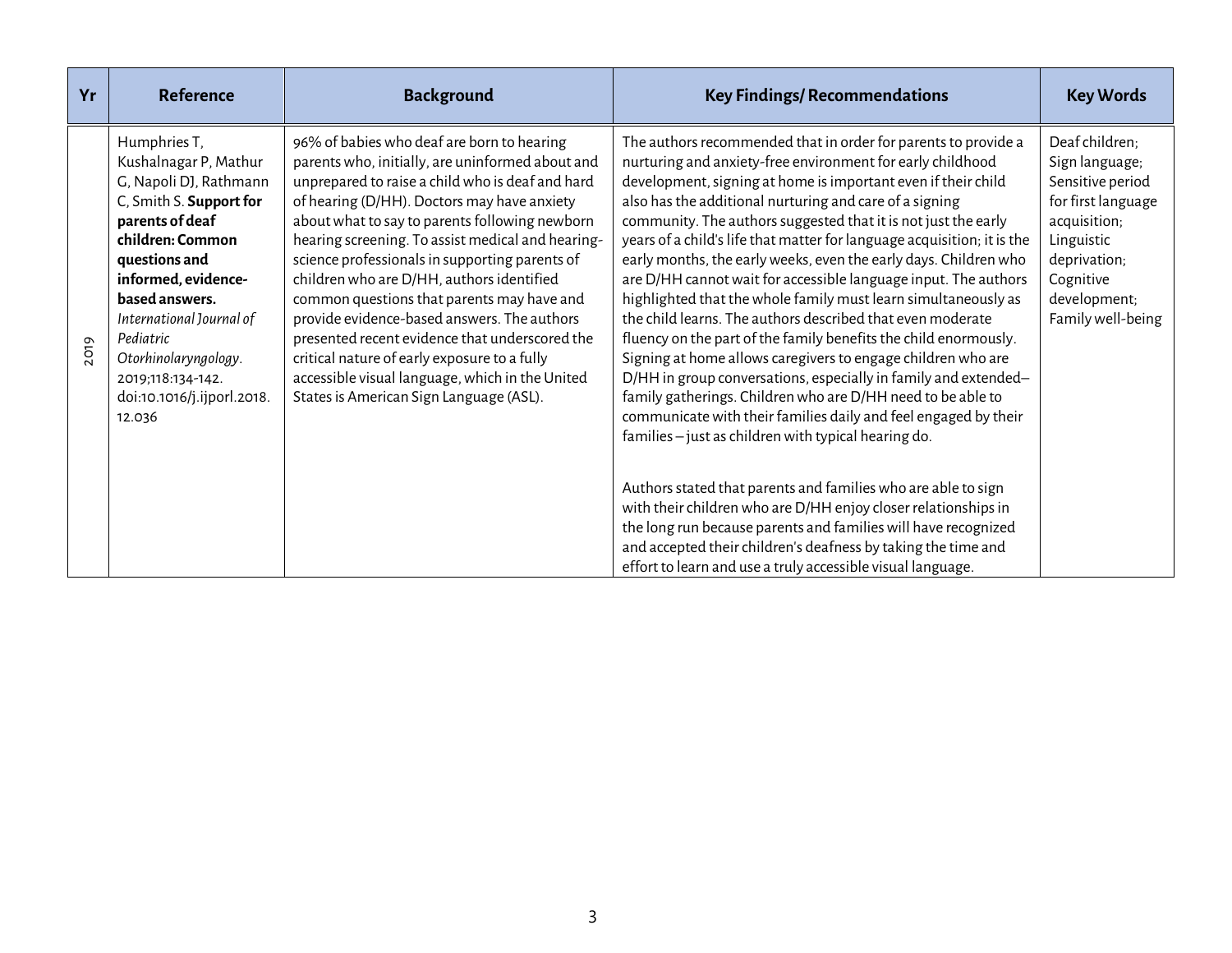| Yr   | <b>Reference</b>                                                                                                                                                     | <b>Background</b>                                                                                                                                                                                                                                                                                                                                                                                                  | <b>Key Findings/ Recommendations</b>                                                                                                                                                                                                                                                                                                                                                                                                                                                                  | <b>Key Words</b>                            |
|------|----------------------------------------------------------------------------------------------------------------------------------------------------------------------|--------------------------------------------------------------------------------------------------------------------------------------------------------------------------------------------------------------------------------------------------------------------------------------------------------------------------------------------------------------------------------------------------------------------|-------------------------------------------------------------------------------------------------------------------------------------------------------------------------------------------------------------------------------------------------------------------------------------------------------------------------------------------------------------------------------------------------------------------------------------------------------------------------------------------------------|---------------------------------------------|
| 2019 | Stewart JE, Bentley JE.<br><b>Hearing Loss in</b><br>Pediatrics. Pediatric<br>Clinics of North America.<br>2019;66(2):425-436.<br>doi:10.1016/j.pcl.2018.12.<br>010. | As part of the 2000 and 2007 position<br>statements, the Joint Committee on Infant<br>Hearing (JCIH) recommended that all newborns<br>should be screened for hearing loss before 1<br>month of age with associated recommendations<br>and follow-up for infants who do not pass the<br>screen.                                                                                                                     | Outcomes for children who are deaf and hard of hearing (D/HH)<br>are dependent on the timing of intervention and affected<br>children are vulnerable to oversights within the process.<br>Awareness by the medical home can ensure optimal language<br>acquisition.<br>Medical homes should recognize:                                                                                                                                                                                                | Audiology;<br>Hearing loss; Risk<br>factors |
|      |                                                                                                                                                                      | According to the Centers for Disease Control and<br>Prevention (CDC) data 98% of infants were<br>screened for hearing loss in 2016. However, of<br>those who did not pass the newborn screening,<br>only 47% had a completed diagnostic hearing<br>evaluation before 3 months of age and only 45%<br>of infants diagnosed with hearing loss were<br>enrolled in early intervention (EI) before 6<br>months of age. | Evaluation for deafness-associated medical and genetic<br>conditions provides important information that can impact<br>parental choice of communication and outcome for the<br>affected child and other family members.<br>Early access to language therapy and developing a rich<br>language environment is important in shaping language<br>development.<br>Advances in technology (eg, hearing aids and cochlear<br>$\bullet$<br>implants) have improved outcomes of infants with hearing<br>loss. |                                             |
|      |                                                                                                                                                                      | This article sought to identify the barriers to the<br>follow-up evaluation, diagnosis and intervention<br>for children who did not initially pass their<br>screening test for hearing loss, and how the<br>medical home could better serve this population<br>and their families.                                                                                                                                 | Children who are D/HH will achieve their best outcomes with<br>appropriate specialized multidisciplinary EI services for the child<br>and family. Providing a medical home that facilitates this long-<br>term support, monitoring, and adjustment as needed is a critical<br>component of this child's medical care.                                                                                                                                                                                 |                                             |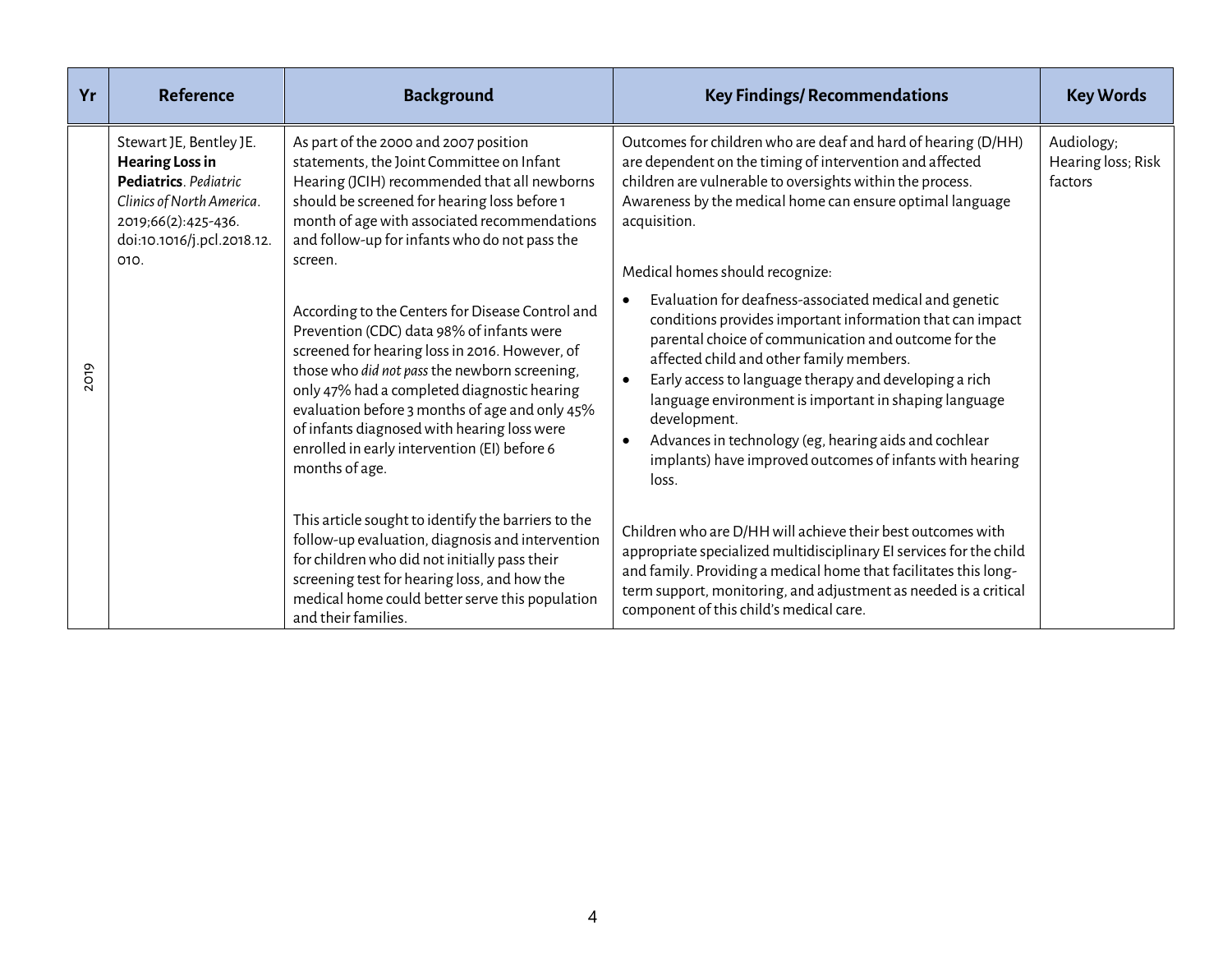| Yr   | <b>Reference</b>                                                                                                                                                                                                                      | <b>Background</b>                                                                                                                                                                                                                                                                                                                                                                                                                                                                                                                                                                     | <b>Key Findings/ Recommendations</b>                                                                                                                                                                                                                                                                                                                                                                                                                                                                                                                                                                                                                                                                   | <b>Key Words</b>                                                      |
|------|---------------------------------------------------------------------------------------------------------------------------------------------------------------------------------------------------------------------------------------|---------------------------------------------------------------------------------------------------------------------------------------------------------------------------------------------------------------------------------------------------------------------------------------------------------------------------------------------------------------------------------------------------------------------------------------------------------------------------------------------------------------------------------------------------------------------------------------|--------------------------------------------------------------------------------------------------------------------------------------------------------------------------------------------------------------------------------------------------------------------------------------------------------------------------------------------------------------------------------------------------------------------------------------------------------------------------------------------------------------------------------------------------------------------------------------------------------------------------------------------------------------------------------------------------------|-----------------------------------------------------------------------|
| 2018 | Cawthon SW, Fink B,<br>Schoffstall S, Wendel E.<br>In the Rearview Mirror:<br>Social Skill<br>Development in Deaf<br>Youth, 1990-<br>2015. American Annals of<br>the Deaf. 2018;162(5):479-<br>485.<br>doi:10.1353/aad.2018.00<br>05. | The article presents historical data on how social<br>skills in students who are deaf and hard of<br>hearing (D/HH) were conceptualized and studied<br>empirically during 1990-2015. Social skills<br>function as a vehicle by which individuals,<br>including students with disabilities, navigate the<br>transition from childhood into the educational<br>and professional experiences of early adulthood.<br>Individuals who are D/HH often have different<br>identity, linguistic, educational, cultural, and<br>interpersonal experiences from those of their<br>hearing peers. | The majority of articles reviewed did not explicitly align with a<br>specific theoretical framework. Of the 37 that did, most focused<br>on socioemotional and cognitive frameworks, while a minority<br>drew from frameworks focusing on attitudes, developmental<br>theories, or ecological systems theory.<br>Findings showed implications for both research and practice.<br>From a theoretical framework perspective, researchers should<br>reflect on their assumptions about the social environment of<br>individuals who are D/HH when conceptualizing interactions<br>between them and their peers, parents, teachers, and colleagues.                                                        | Social skills; Deaf;<br>Development;<br>Socioemotional<br>functioning |
|      |                                                                                                                                                                                                                                       | Using a structured literature review approach,<br>the researchers coded 266 articles for theoretical<br>frameworks used and constructs studied. In<br>addition, 315 social-skill constructs were coded<br>across the data set; the majority focused on<br>socioemotional functioning.                                                                                                                                                                                                                                                                                                 | Data indicated that the field may be increasingly aware of the<br>potentially negative impact of inaccessible environments on deaf<br>individuals' well-being. As interventions in education become<br>more integrative, addressing both the socioemotional and<br>academic needs of students in a comprehensive manner,<br>research is needed that understands developmental trajectories<br>and the possible barriers to and supports for attainment of<br>desired outcomes. Research with individuals who are D/HH,<br>particularly those who account for the high degree of variability<br>within the population, can help to shape ways to tailor<br>interventions to meet these different needs. |                                                                       |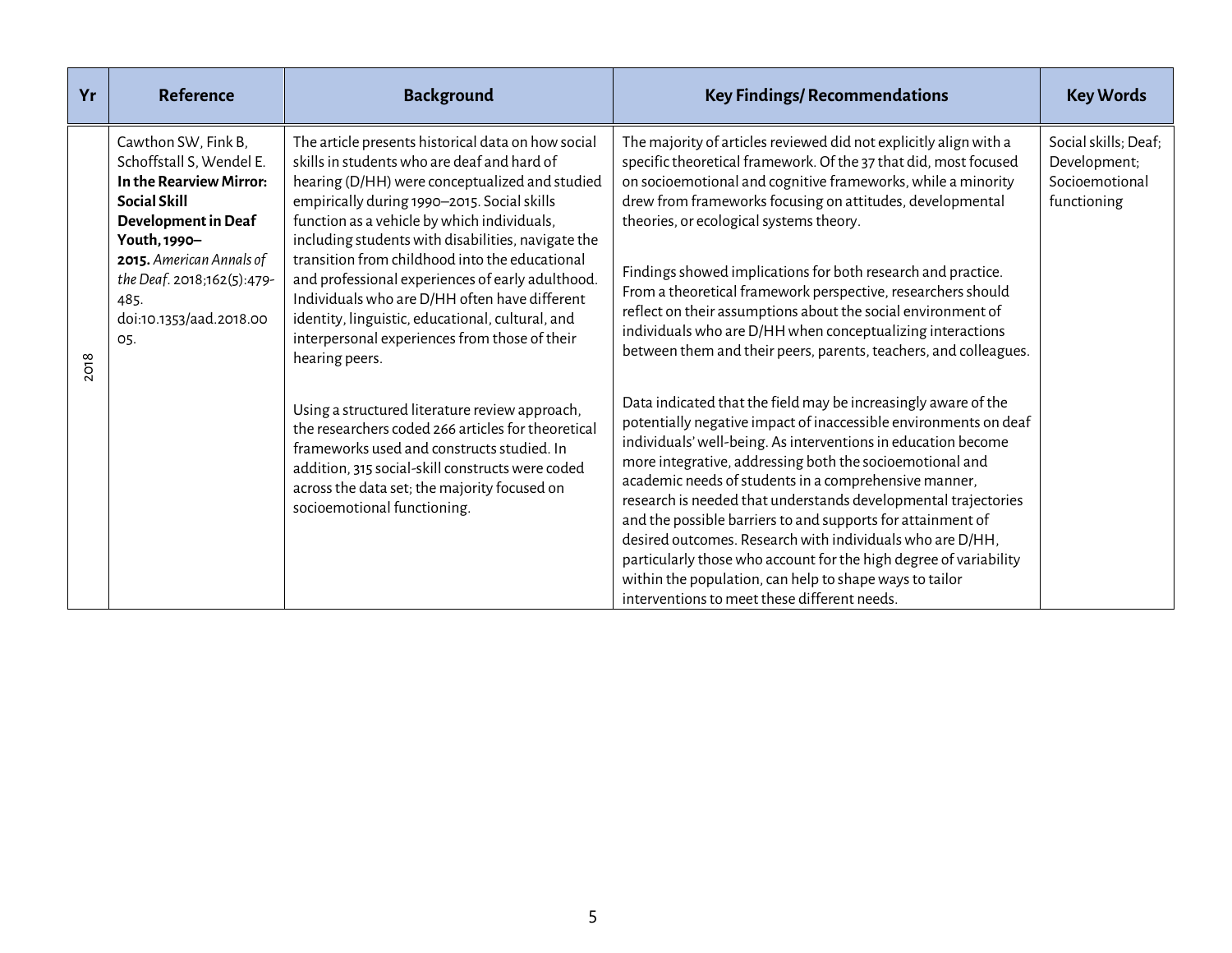| Yr   | <b>Reference</b>                                                                                                                                                                                                                                           | <b>Background</b>                                                                                                                                                                                                                                                                                                                                                                                                                                                                                                                                                                                                                                                                                                                                               | <b>Key Findings/ Recommendations</b>                                                                                                                                                                                                                                                                                                                                                                                                                                                                                                                                                                                                                                                                                                                                                                                                                                                                                                               | <b>Key Words</b>                                                                                                                                          |
|------|------------------------------------------------------------------------------------------------------------------------------------------------------------------------------------------------------------------------------------------------------------|-----------------------------------------------------------------------------------------------------------------------------------------------------------------------------------------------------------------------------------------------------------------------------------------------------------------------------------------------------------------------------------------------------------------------------------------------------------------------------------------------------------------------------------------------------------------------------------------------------------------------------------------------------------------------------------------------------------------------------------------------------------------|----------------------------------------------------------------------------------------------------------------------------------------------------------------------------------------------------------------------------------------------------------------------------------------------------------------------------------------------------------------------------------------------------------------------------------------------------------------------------------------------------------------------------------------------------------------------------------------------------------------------------------------------------------------------------------------------------------------------------------------------------------------------------------------------------------------------------------------------------------------------------------------------------------------------------------------------------|-----------------------------------------------------------------------------------------------------------------------------------------------------------|
| 2017 | Bush ML, Taylor ZR,<br>Noblitt B, et al.<br>Promotion of early<br>pediatric hearing<br>detection through<br>patient navigation: A<br>randomized controlled<br>clinical trial. The<br>Laryngoscope.<br>2017;127(Suppl 7):S1-S13.<br>doi:10.1002/lary.26822. | Early infant hearing detection and intervention<br>(EHDI) programs are coordinated on a state level<br>and, in spite of multiple initiatives to streamline<br>the process, the diagnostic and hearing loss<br>treatment process is complex, and many parents<br>find it difficult to navigate.<br>The objective of this research was to decrease<br>non-adherence (lost to follow-up rates) to<br>recommended infant audiological testing after<br>failed newborn hearing screening. Using a<br>randomized controlled design, the study looked<br>to assess the efficacy of a patient navigator<br>intervention to decrease non-adherence to<br>obtain audiological testing following failed<br>screening, compared to those receiving the<br>standard of care. | The authors found that the percentage of participants non-<br>adherent to diagnostic follow-up during the first 6 months after<br>birth was significantly lower in the patient navigator arm<br>compared with the standard of care arm (7.4% versus 38.2%)<br>(p=0.005). The timing of initial follow-up was significantly lower<br>in the navigator arm compared with the standard of care arm<br>(67.9 days after birth versus 105.9 days, p=0.010). Patient<br>navigation increased baseline knowledge regarding infant<br>hearing loss diagnosis recommendations compared with the<br>standard of care (p=0.004).<br>The study found that patient navigation decreased non-<br>adherence rates following abnormal infant hearing screening<br>and improved knowledge of follow-up recommendations. This<br>type of intervention is promising to promote adherence to timely<br>diagnostic testing and intervention. Further research is needed | Patient<br>navigation; Early<br>hearing detection<br>and intervention;<br>EHDI; Congenital<br>hearing loss;<br>Randomized<br>controlled clinical<br>trial |
|      |                                                                                                                                                                                                                                                            |                                                                                                                                                                                                                                                                                                                                                                                                                                                                                                                                                                                                                                                                                                                                                                 | to assess the feasibility of larger scale implementation within<br>state EHDI systems and to assess the cost of patient navigation.                                                                                                                                                                                                                                                                                                                                                                                                                                                                                                                                                                                                                                                                                                                                                                                                                |                                                                                                                                                           |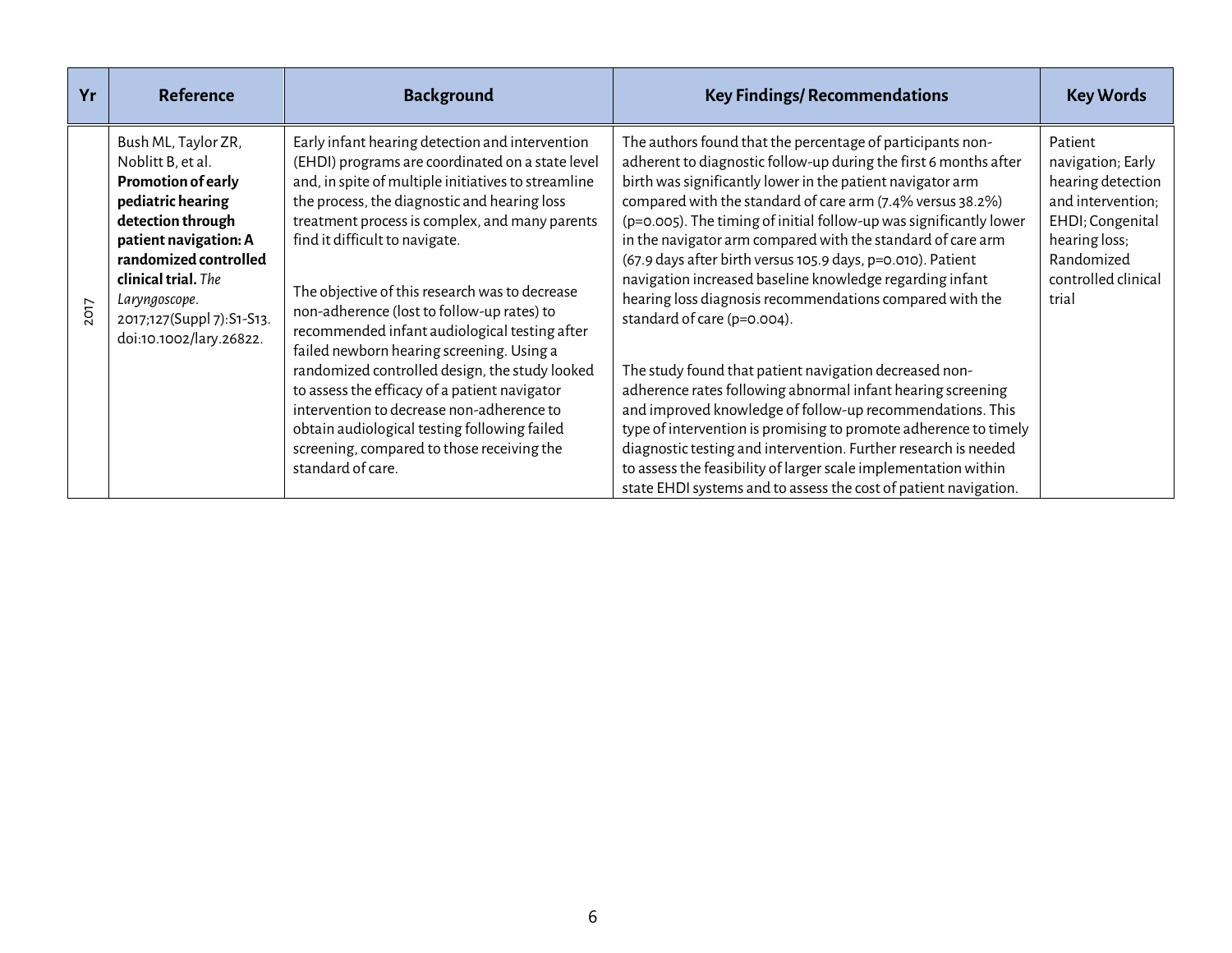| Yr   | <b>Reference</b>                                                                                                                                                                                                                                         | <b>Background</b>                                                                                                                                                                                                                                                                                                                                                                                                                                                                                                                                                                                                                                                                                                                                                                                                                                                                                                           | <b>Key Findings/ Recommendations</b>                                                                                                                                                                                                                                                                                                                                                                                                                                                                                                                                                                                                                                                                                                                                                                                                                                                                                                                                                                                                                                                                                                                                                                                                                                                                                                                              | <b>Key Words</b>                                                                                                                                 |
|------|----------------------------------------------------------------------------------------------------------------------------------------------------------------------------------------------------------------------------------------------------------|-----------------------------------------------------------------------------------------------------------------------------------------------------------------------------------------------------------------------------------------------------------------------------------------------------------------------------------------------------------------------------------------------------------------------------------------------------------------------------------------------------------------------------------------------------------------------------------------------------------------------------------------------------------------------------------------------------------------------------------------------------------------------------------------------------------------------------------------------------------------------------------------------------------------------------|-------------------------------------------------------------------------------------------------------------------------------------------------------------------------------------------------------------------------------------------------------------------------------------------------------------------------------------------------------------------------------------------------------------------------------------------------------------------------------------------------------------------------------------------------------------------------------------------------------------------------------------------------------------------------------------------------------------------------------------------------------------------------------------------------------------------------------------------------------------------------------------------------------------------------------------------------------------------------------------------------------------------------------------------------------------------------------------------------------------------------------------------------------------------------------------------------------------------------------------------------------------------------------------------------------------------------------------------------------------------|--------------------------------------------------------------------------------------------------------------------------------------------------|
| 2017 | Chung W, Beauchaine<br>KL, Grimes A, O'Hollearn<br>T, Mason C, Ringwalt S.<br><b>Reporting Newborn</b><br><b>Audiologic Results to</b><br><b>State EHDI Programs.</b><br>Ear and Hearing.<br>2017;38(5):638-642.<br>doi:10.1097/aud.<br>000000000000443. | All US states and territories have an Early<br>Hearing Detection and Intervention (EHDI)<br>program to facilitate early hearing evaluation<br>and intervention for infants who are deaf and<br>hard of hearing (D/HH). To ensure efficient<br>coordination of care, the state EHDI programs<br>rely heavily on audiologists' prompt reporting of<br>a newborn's hearing status. This is an important<br>public health responsibility of pediatric<br>audiologists, however reasons for failing to<br>report vary.<br>The Early Hearing Detection and Intervention-<br>Pediatric Audiology Links to Services facility survey<br>was used to inform reporting compliance of<br>audiology facilities throughout the United States.<br>This survey was undertaken to ascertain if the<br>audiology community was compliant in reporting<br>hearing results to the state EHDI programs and<br>to identify barriers to reporting. | Among 1,024 facilities surveyed, 88 (8.6%) did not report<br>newborn's hearing findings to their state EHDI program. Not<br>knowing how to report to the state EHDI program was the most<br>frequently chosen reason. However, among the 936 compliant<br>facilities, 51 estimated that they reported less than two-thirds of<br>all hearing evaluation results. Some facilities did not report a<br>normal hearing result and some failed to report because they<br>assumed another facility would report the hearing results.<br>Surveys indicated that an overwhelming majority of audiologists<br>were compliant in reporting hearing results and follow-up<br>information to their state EHDI programs, suggesting a high<br>degree of familiarity with the state tracking/surveillance effort.<br>Among those facilities not reporting findings to the state EHDI<br>programs, the majority were audiologists from private practices,<br>followed by audiologists in school settings.<br>Provider outreach and training by the state EHDI program is<br>necessary to ensure non-reporters will comply and to clarify<br>requirements for those who are already compliant. Explicit<br>guidance to the audiology community about who, what, when,<br>and how to report the hearing results should be considered when<br>designing future training curricula. | Audiology<br>facilities; Early<br>Hearing<br>Detection and<br>Intervention:<br>Guidance;<br>Reporting results;<br>State EHDI<br>programs; Survey |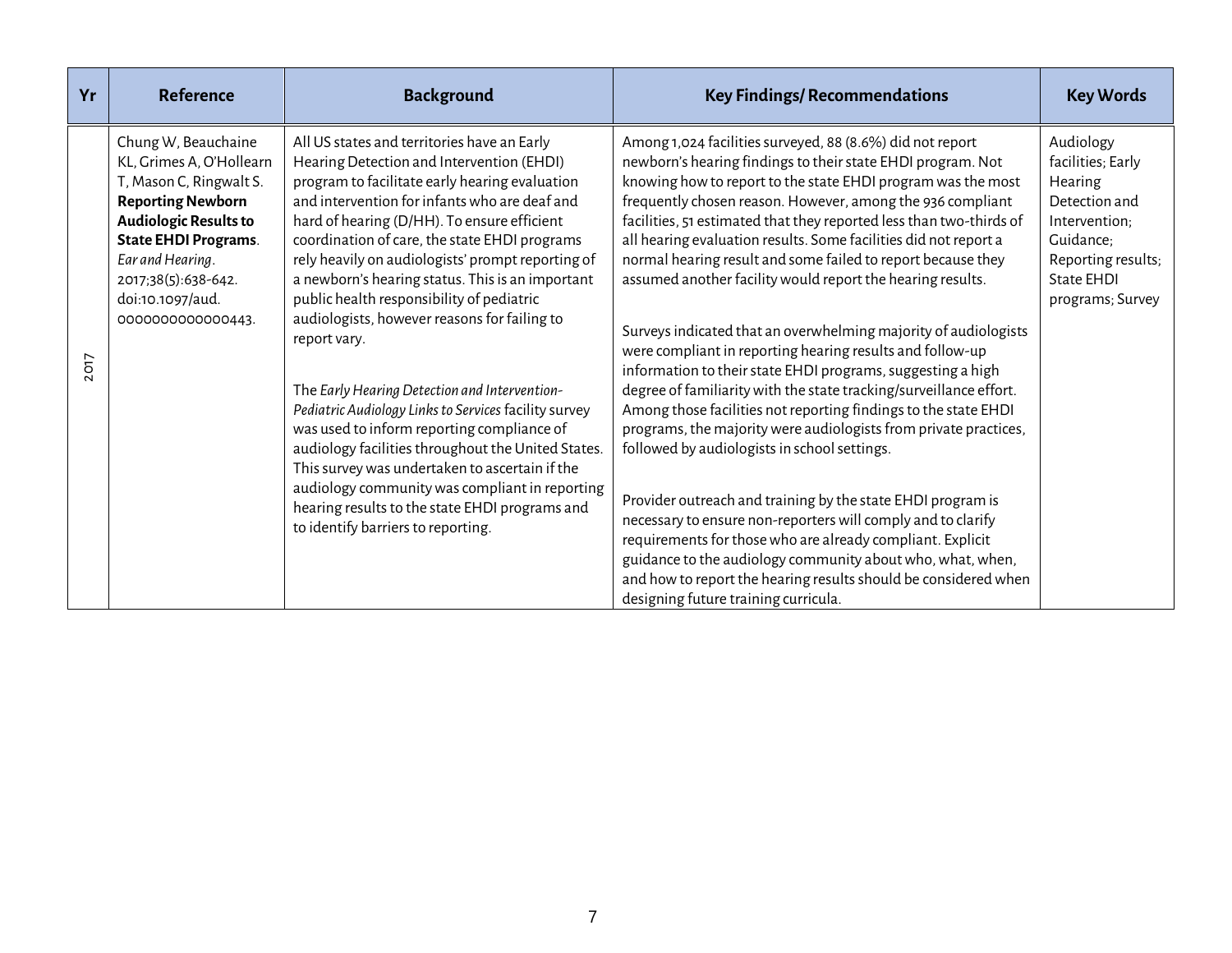| Yr   | <b>Reference</b>                                                                                                                                                                                                                                                                      | <b>Background</b>                                                                                                                                                                                                                                                                                                                                                                                                                                                                                                                                                                                                                                                                                                                                                                                                                                                                                                                                                                                                                                               | <b>Key Findings/ Recommendations</b>                                                                                                                                                                                                                                                                                                                                                                                                                                                                                                                                                                                                                                                                                                                                                                                                                                                                                                                                    | <b>Key Words</b>                                                                                   |
|------|---------------------------------------------------------------------------------------------------------------------------------------------------------------------------------------------------------------------------------------------------------------------------------------|-----------------------------------------------------------------------------------------------------------------------------------------------------------------------------------------------------------------------------------------------------------------------------------------------------------------------------------------------------------------------------------------------------------------------------------------------------------------------------------------------------------------------------------------------------------------------------------------------------------------------------------------------------------------------------------------------------------------------------------------------------------------------------------------------------------------------------------------------------------------------------------------------------------------------------------------------------------------------------------------------------------------------------------------------------------------|-------------------------------------------------------------------------------------------------------------------------------------------------------------------------------------------------------------------------------------------------------------------------------------------------------------------------------------------------------------------------------------------------------------------------------------------------------------------------------------------------------------------------------------------------------------------------------------------------------------------------------------------------------------------------------------------------------------------------------------------------------------------------------------------------------------------------------------------------------------------------------------------------------------------------------------------------------------------------|----------------------------------------------------------------------------------------------------|
| 2017 | Chung W, Beauchaine<br>KL, Hoffman J,<br>Coverstone KR, Oyler A,<br>Mason C. Early Hearing<br>Detection and<br><b>Intervention-Pediatric</b><br><b>Audiology Links to</b><br>Services EHDI-PALS, Far<br>and Hearing.<br>2017;38(4):e227-e231.<br>doi:10.1097/aud.<br>000000000000426. | Finding diagnostic audiologic and follow-up<br>services for infants and young children can be<br>challenging for parents and health care<br>professionals. This study aimed to create a<br>searchable web-based national audiology facility<br>directory using a standardized survey, so parents<br>and providers could identify which facilities had<br>capacity to provide appropriate services based on<br>child's age.<br>To that end, an Early Hearing Detection and<br>Intervention-Pediatric Audiology Links to<br>Services (EHDI-PALS) expert panel was convened<br>to create a survey to collect audiology facility<br>information. Professional practice documents<br>were reviewed, a survey was designed to collect<br>pertinent test protocols of each audiology facility,<br>and a standard of care template was created to<br>cross-check survey answers. Audiology facility<br>information across the United States was<br>collected and compiled into a directory<br>structured and displayed in an interactive<br>website, www.EHDI-PALS.org. | The authors reported that from November 7, 2012, to May 21,<br>2016 over 1,000 facilities completed the survey and become<br>listed in the Early Hearing Detection and Intervention-Pediatric<br>Audiology Links to Services directory. The high usage rate<br>(151,981 page views) since going live indicated that the site was<br>utilized by consumers.<br>A searchable, web-based facility directory has proven useful to<br>consumers as a tool to help them differentiate whether a facility<br>was set up to test newborns versus young children.<br>Ongoing promotion of the website continues to be a need and a<br>priority. Promotion to state EHDI program staff is of key<br>importance because state EHDI program staff are uniquely<br>positioned to assist parents connecting with pediatric audiology<br>facilities. Ongoing efforts to make these tools available to state<br>EHDI program staff, parents, and clinicians continue to be<br>explored. | Early hearing<br>detection and<br>intervention;<br>Facility search;<br>Facility survey;<br>Website |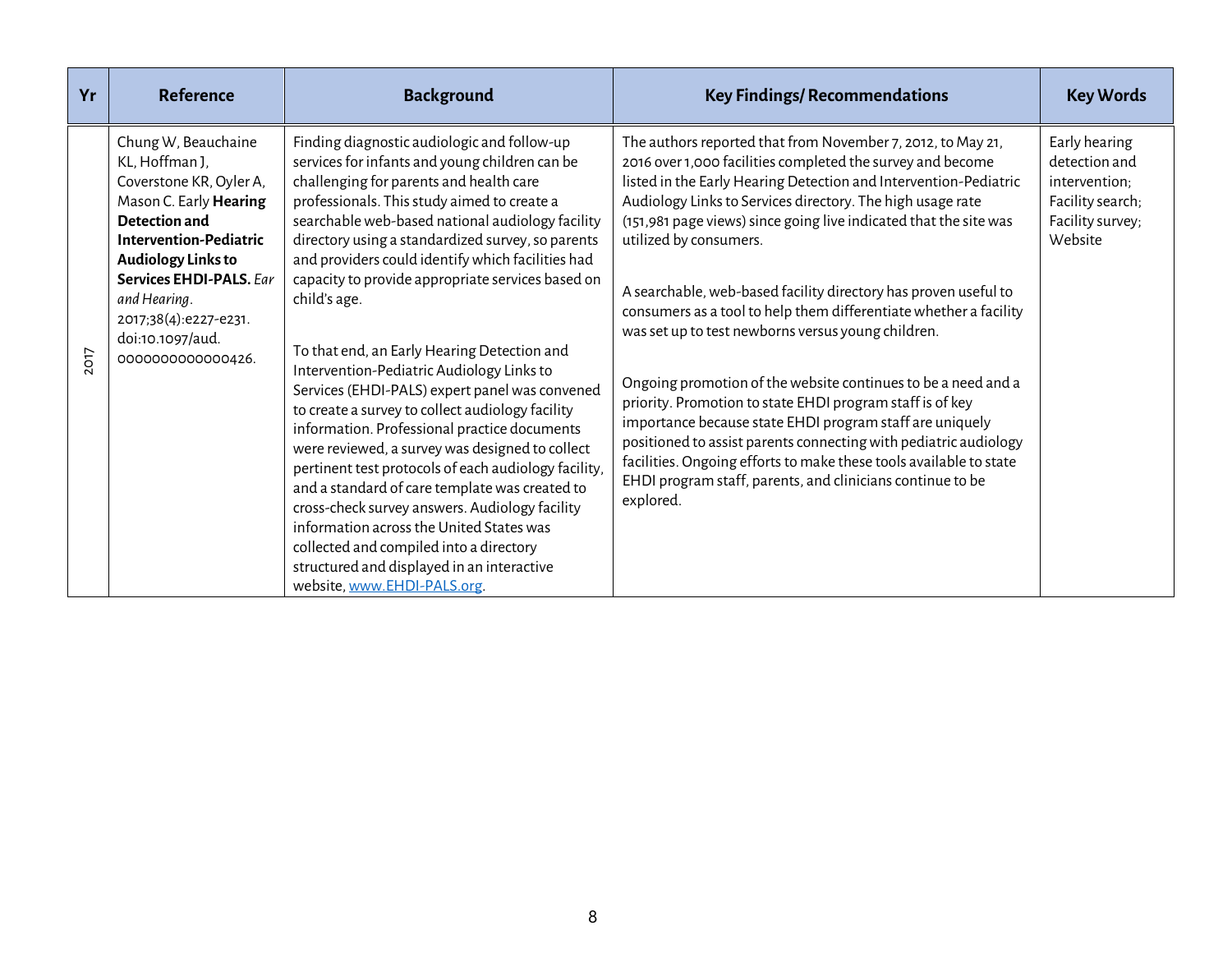| Yr   | <b>Reference</b>                                                                                                                                                                                                                                          | <b>Background</b>                                                                                                                                                                                                                                                                                                                                                                                                                                                                                                                                                                                                                                                                                                                                                                                                                                                                                           | <b>Key Findings/ Recommendations</b>                                                                                                                                                                                                                                                                                                                                                                                                                                                                                                                                                                                                                                                                                                                                                                                                                                                                                                                                                                                                                                                                                                                                                                                                                                                                                                                                                | <b>Key Words</b>                                                                                                                                                                                                                                                                                                                                    |
|------|-----------------------------------------------------------------------------------------------------------------------------------------------------------------------------------------------------------------------------------------------------------|-------------------------------------------------------------------------------------------------------------------------------------------------------------------------------------------------------------------------------------------------------------------------------------------------------------------------------------------------------------------------------------------------------------------------------------------------------------------------------------------------------------------------------------------------------------------------------------------------------------------------------------------------------------------------------------------------------------------------------------------------------------------------------------------------------------------------------------------------------------------------------------------------------------|-------------------------------------------------------------------------------------------------------------------------------------------------------------------------------------------------------------------------------------------------------------------------------------------------------------------------------------------------------------------------------------------------------------------------------------------------------------------------------------------------------------------------------------------------------------------------------------------------------------------------------------------------------------------------------------------------------------------------------------------------------------------------------------------------------------------------------------------------------------------------------------------------------------------------------------------------------------------------------------------------------------------------------------------------------------------------------------------------------------------------------------------------------------------------------------------------------------------------------------------------------------------------------------------------------------------------------------------------------------------------------------|-----------------------------------------------------------------------------------------------------------------------------------------------------------------------------------------------------------------------------------------------------------------------------------------------------------------------------------------------------|
| 2016 | Cannon JE, Guardino C,<br>Gallimore E. A New Kind<br>of Heterogeneity: What<br>We Can Learn From<br>d/Deaf and Hard of<br><b>Hearing Multilingual</b><br>Learners. American<br>Annals of the Deaf.<br>2016;161(1):8-16.<br>doi:10.1353/aad.2016.001<br>5. | This article introduced a special issue of the<br>American Annals of the Deaf. Students who are<br>deaf and hard of hearing (D/HH) and come from<br>homes where a language other than English or<br>American Sign Language is used constituted<br>19.4%-35.0% of the US D/HH population.<br>Children who are D/HH who immigrated to the<br>United States and Canada faced the task of<br>acquiring not one new language and culture, but<br>at least two.<br>Authors proposed terminology encompassing<br>these learners as diverse and rich in language:<br>D/HH Multilingual Learners (DMLs). The authors<br>presented: (a) a discussion of terminology, (b) an<br>overview of available demographic data, (c) a<br>synopsis of the special issue, (d) themes across<br>three case study vignettes, and (e) overall<br>recommendations to advance curriculum design<br>and approach to teaching for DMLs. | DMLs create a unique challenge for professionals in the schools.<br>Social and emotional factors, age at exposure to the second<br>language, foundation in the native language, and proficiency of<br>communication skills and academic language are just a few<br>issues that need to be considered in the life and learning of a<br>culturally and linguistically diverse D/HH student.<br>Effective practices with culturally and linguistically diverse D/HH<br>students is challenging. The obvious implication-research<br>related to DMLs is lacking.<br>Several researchers have looked to the broader literature to<br>understand the best strategies to meet the needs of DMLs.<br>Synthesizing evidence-based strategies in the English-Language<br>Learner (ELL) and special education literature have determined<br>that the following strategies may benefit DMLs: (a) guided<br>reading, (b) Visual Phonics, (c) pre-teaching that uses chaining<br>and multimedia tools, and (d) peer tutoring that uses<br>metacognitive strategies. Based on these findings, the<br>researchers have implemented and replicated single case-design<br>research studies with DMLs using a pre-teaching strategy paired<br>with repeated "readings" of books read in ASL on DVD. Further<br>research is necessary to examine vocabulary strategies that are<br>effective with DMLs. | Bilingual;<br>Culturally and<br>linguistically<br>diverse (CALD);<br>Deaf; Deaf<br>Multilingual<br>Learner (DML);<br>Deafness and<br>Diversity (DAD);<br>Demographics;<br>Disability;<br>Diverse; English<br>for Speakers of<br>Other Languages<br>(ESOL); English<br>Language Learner<br>(ELL); Hard of<br>hearing; Hearing<br>loss; Multicultural |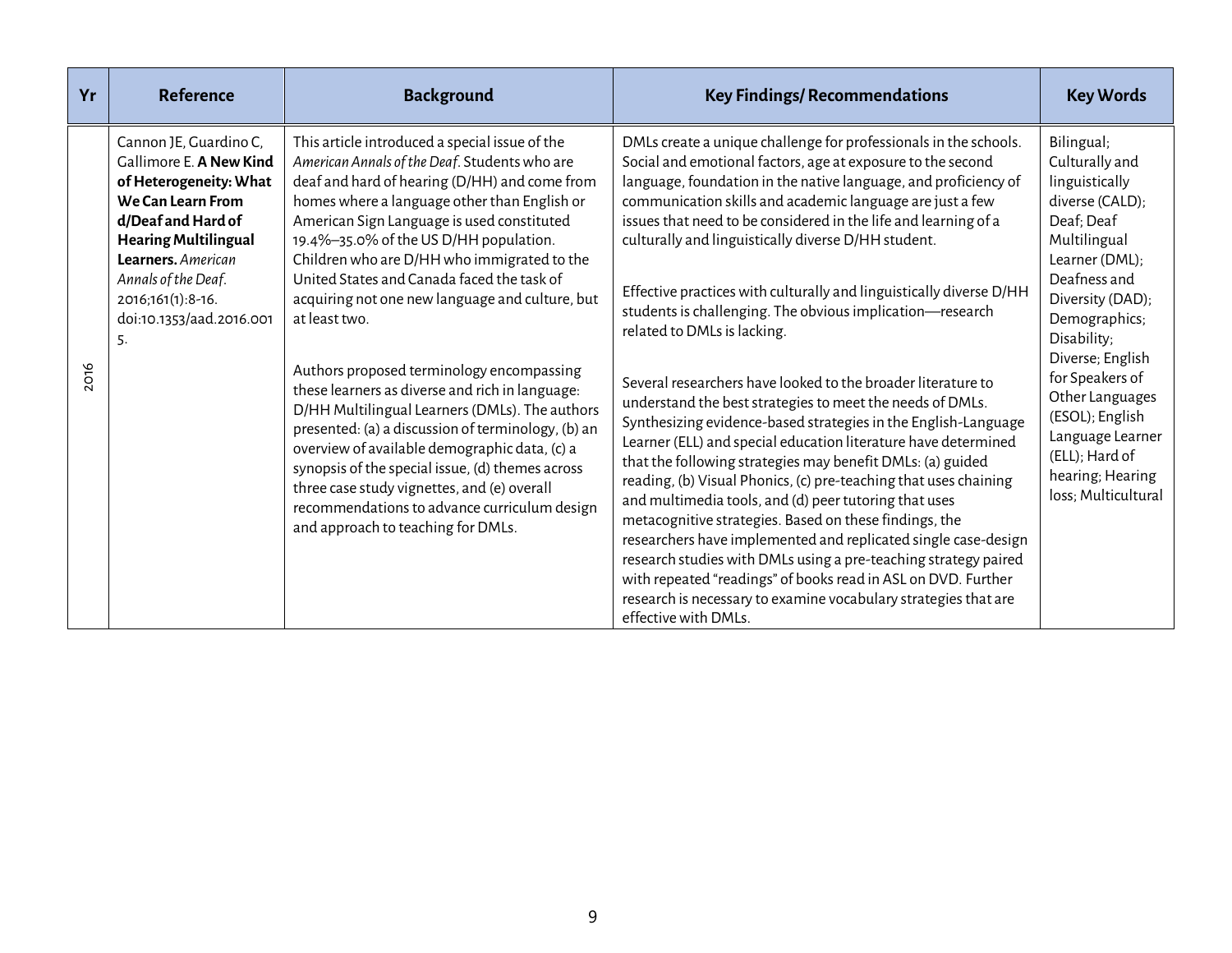| Yr   | <b>Reference</b>                                                                                                                                                                                                          | <b>Background</b>                                                                                                                                                                                                                                                                                                                                                                                                                                                                                                                                                                                                                                                                                                                                                                                                                                                         | <b>Key Findings/ Recommendations</b>                                                                                                                                                                                                                                                                                                                                                                                                                                                                                                                                                                                                                                                                                                                                                                                                                                                                                                                                                              | <b>Key Words</b>                                                                                                                                                                                                                                                                                                                                                                                                                              |
|------|---------------------------------------------------------------------------------------------------------------------------------------------------------------------------------------------------------------------------|---------------------------------------------------------------------------------------------------------------------------------------------------------------------------------------------------------------------------------------------------------------------------------------------------------------------------------------------------------------------------------------------------------------------------------------------------------------------------------------------------------------------------------------------------------------------------------------------------------------------------------------------------------------------------------------------------------------------------------------------------------------------------------------------------------------------------------------------------------------------------|---------------------------------------------------------------------------------------------------------------------------------------------------------------------------------------------------------------------------------------------------------------------------------------------------------------------------------------------------------------------------------------------------------------------------------------------------------------------------------------------------------------------------------------------------------------------------------------------------------------------------------------------------------------------------------------------------------------------------------------------------------------------------------------------------------------------------------------------------------------------------------------------------------------------------------------------------------------------------------------------------|-----------------------------------------------------------------------------------------------------------------------------------------------------------------------------------------------------------------------------------------------------------------------------------------------------------------------------------------------------------------------------------------------------------------------------------------------|
| 2016 | Bowen, SK. Early<br>Intervention: A<br>Multicultural<br>Perspective on d/Deaf<br>and Hard of Hearing<br>Multilingual<br>Learners. American<br>Annals of the Deaf.<br>2016;161(1):33-40.<br>doi:10.1353/aad.2016.00<br>09. | Research has demonstrated when children who<br>are deaf and hard of hearing (D/HH) receive<br>appropriate early intervention (EI) services, their<br>language, speech, cognitive, and social-<br>emotional development is better than that of<br>later-identified children.<br>The article explored the intricacies of providing<br>carefully designed individualized family-<br>centered early intervention (FCEI) for D/HH<br>infants and toddlers with families from a<br>minority culture and/or who speak a language<br>other than English-that is, infants and toddlers<br>who are or will become D/HH Multilingual<br>Learners (DMLs).<br>Five themes are addressed: family and<br>professional partnerships, family decision-<br>making and linguistic diversity, research in El for<br>DMLs, competencies for FCEI providers, and<br>transitioning to preschool. | The goal of FCEI was to develop cross-cultural competence to<br>cultivate parent/professional partnerships that promote<br>successful outcomes for infants and toddlers who are D/HH and<br>to support families' communication choices for their child.<br>All providers should be aware of the potential benefits of<br>bilingualism and be respectful of the choices families make with<br>respect to communication options. These recommendations can<br>best be realized by employing culturally and linguistically diverse<br>(CLD) interventionists and interpreters and by providing the<br>families of DMLs with appropriate and comprehensive written<br>materials.<br>To become culturally responsive, EI providers must understand<br>the influence of culture on parenting styles, views of deafness<br>and hearing loss, communication styles, and collaboration<br>practices with families who are CLD-and must be aware of their<br>own cultural beliefs, values, and even biases. | Bilingual;<br>Culturally and<br>linguistically<br>diverse (CLD);<br>Deaf; d/Dhh<br>Multilingual<br>Learner (DML);<br>Deafness and<br>Diversity (DAD);<br>demographics;<br>disability; early<br>intervention (EI);<br>English for<br>Speakers of Other<br>Languages<br>(ESOL); English<br>Language Learner<br>(ELL); Family-<br>centered early<br>intervention<br>(FCEI); Hard of<br>hearing; Hearing<br>loss,<br>Multicultural;<br>Transition |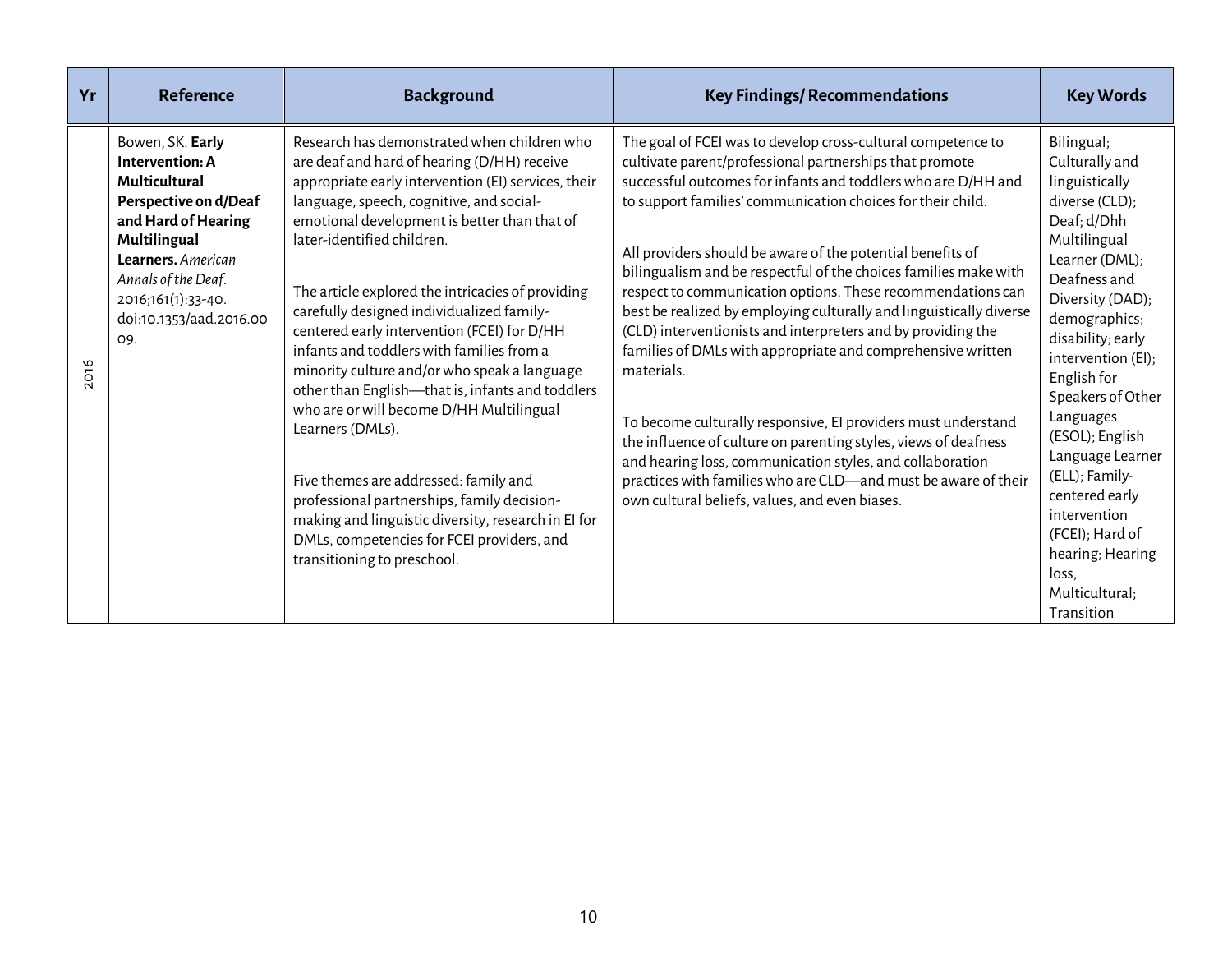| Yr   | <b>Reference</b>                                                                                                                                                                                                                                        | <b>Background</b>                                                                                                                                                                                                                                                                                                                                                                                                                                                                                                                                                                                                                                                                                                                                                     | <b>Key Findings/ Recommendations</b>                                                                                                                                                                                                                                                                                                                                                                                                                                                                                                                                                                                                                                                                                                                                                                                                                                                                                                                                                                                                                                                                                                                                                                                                                                                                                      | <b>Key Words</b>                                                     |
|------|---------------------------------------------------------------------------------------------------------------------------------------------------------------------------------------------------------------------------------------------------------|-----------------------------------------------------------------------------------------------------------------------------------------------------------------------------------------------------------------------------------------------------------------------------------------------------------------------------------------------------------------------------------------------------------------------------------------------------------------------------------------------------------------------------------------------------------------------------------------------------------------------------------------------------------------------------------------------------------------------------------------------------------------------|---------------------------------------------------------------------------------------------------------------------------------------------------------------------------------------------------------------------------------------------------------------------------------------------------------------------------------------------------------------------------------------------------------------------------------------------------------------------------------------------------------------------------------------------------------------------------------------------------------------------------------------------------------------------------------------------------------------------------------------------------------------------------------------------------------------------------------------------------------------------------------------------------------------------------------------------------------------------------------------------------------------------------------------------------------------------------------------------------------------------------------------------------------------------------------------------------------------------------------------------------------------------------------------------------------------------------|----------------------------------------------------------------------|
| 2015 | Bush ML, Alexander D,<br>Noblitt B, Lester C, Shinn<br>JB. Pediatric Hearing<br>Healthcare in<br>Kentucky's Appalachian<br><b>Primary Care</b><br>Setting. Journal of<br>Community Health.<br>2015;40(4):762-768.<br>doi:10.1007/s10900-015-<br>9997-0. | Children who are deaf and hard of hearing<br>(D/HH) in rural regions, such as Appalachia, are<br>at significant risk of being delayed in diagnosis<br>and treatment. Primary care providers play a key<br>role in timely hearing health care.<br>The purpose of this study was to assess the<br>practice patterns of rural primary care providers<br>(PCPs) regarding newborn hearing screening<br>(NHS) and experiences with rural early hearing<br>diagnosis and intervention (EHDI) programs in<br>an area of known hearing health care disparity.<br>Appalachian PCPs in Kentucky were surveyed,<br>using a cross sectional questionnaire, regarding<br>practice patterns and experiences regarding the<br>diagnosis and treatment of congenital hearing<br>loss. | Ninety-three Appalachian primary care practitioners responded<br>with 85% reporting that NHS is valuable for pediatric health.<br>Family practitioners were less likely to receive infant NHS results<br>than pediatricians. A knowledge gap was identified in the goal<br>ages for diagnosis and treatment of congenital hearing loss.<br>Pediatrician providers were more likely to utilize diagnostic<br>testing compared with family practice providers. Very rural<br>practices were less likely to perform hearing evaluations in their<br>practices compared with rural practices. Family practitioners<br>reported less confidence than pediatricians in counseling and<br>directing care of children who fail newborn hearing screening.<br>46% felt inadequately prepared or completely unprepared to<br>manage children who fail the NHS.<br>Lack of provider knowledge about NHS results and hearing loss is<br>an important issue in this health disparity. Primary care<br>providers may possess limited training and confidence to direct<br>further diagnostic and therapeutic management of a child with<br>hearing loss. Further training and multi-disciplinary support for<br>clinicians may empower and equip these rural providers to better<br>care for children who are deaf and hard of hearing. | Health disparity;<br>Congenital<br>hearing loss;<br>Rural healthcare |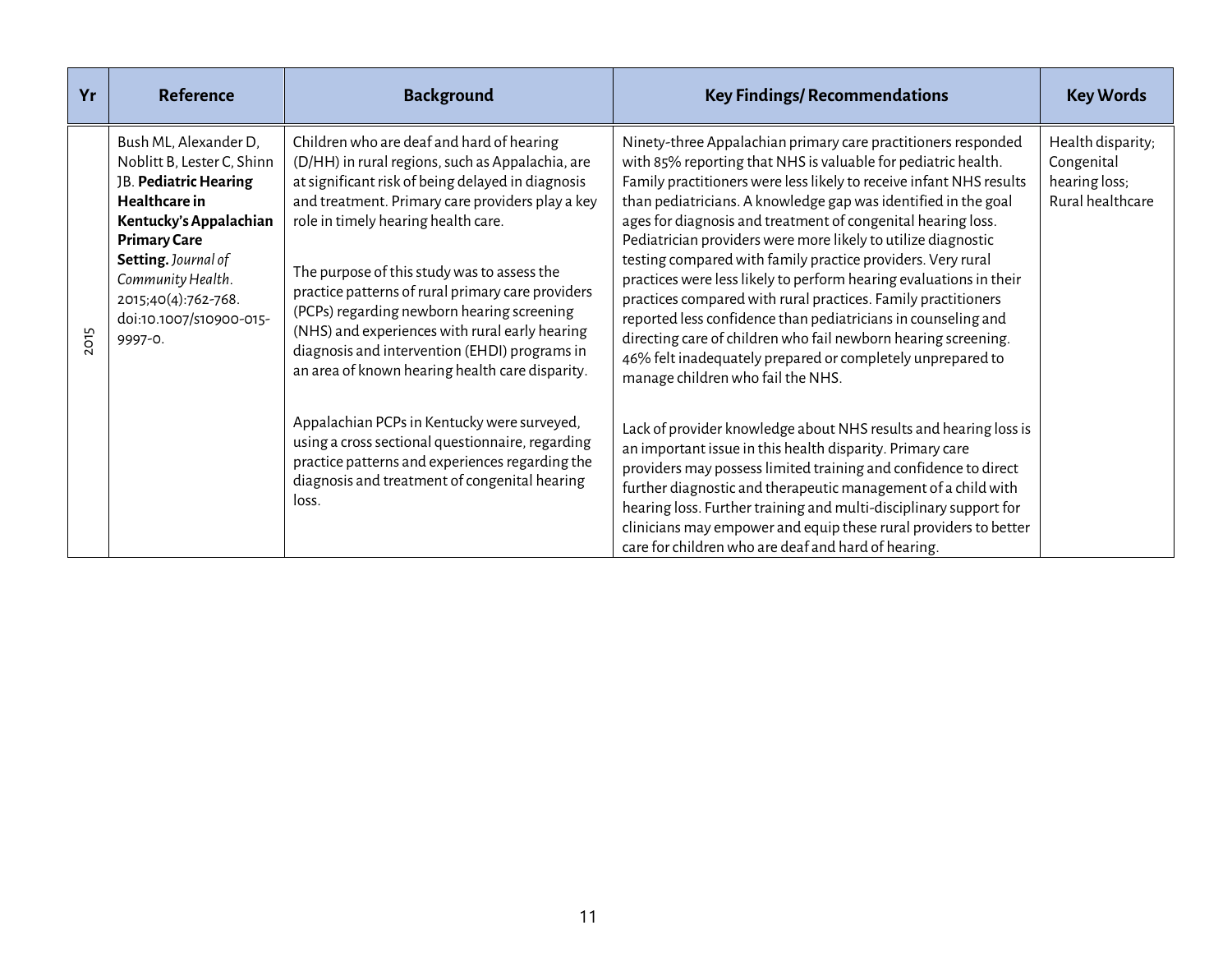| Yr         | Reference                                                                                                                                          | <b>Background</b>                                                                                                                                                                                                                                                                                                                                                                                                                                                                                                                                                                                                                                                                                                                                                                                                                                                                                                                                                                                                                                                                                                                        | <b>Key Findings/ Recommendations</b>                                                                                                                                                                                                                                                                                                                                                                                                                                                                                                                                                                                                                                                                                                                                                                                                                                                                                              | <b>Key Words</b>                                                                        |
|------------|----------------------------------------------------------------------------------------------------------------------------------------------------|------------------------------------------------------------------------------------------------------------------------------------------------------------------------------------------------------------------------------------------------------------------------------------------------------------------------------------------------------------------------------------------------------------------------------------------------------------------------------------------------------------------------------------------------------------------------------------------------------------------------------------------------------------------------------------------------------------------------------------------------------------------------------------------------------------------------------------------------------------------------------------------------------------------------------------------------------------------------------------------------------------------------------------------------------------------------------------------------------------------------------------------|-----------------------------------------------------------------------------------------------------------------------------------------------------------------------------------------------------------------------------------------------------------------------------------------------------------------------------------------------------------------------------------------------------------------------------------------------------------------------------------------------------------------------------------------------------------------------------------------------------------------------------------------------------------------------------------------------------------------------------------------------------------------------------------------------------------------------------------------------------------------------------------------------------------------------------------|-----------------------------------------------------------------------------------------|
| <b>OT5</b> | Mellon et al. <b>Should All</b><br>Deaf Children Learn<br>Sign Language?<br>Pediatrics.<br>2015;136(1):170-176.<br>doi:10.1542/peds.2015-<br>2443. | Children who are deaf and hard of hearing<br>(D/HH) born to parents with typical hearing (and<br>non-signing) are unique as they cannot easily or<br>naturally learn the language that their parents<br>speak. These parents face tough choices.<br>Pediatricians can parents understand the risks<br>and benefits of different approaches to parent-<br>child communication when a child is D/HH.<br>Prosthetic approaches (eg, cochlear implants<br>(CIs)) to hearing restoration are being applied to<br>younger children at increasing rates. Children<br>with CIs require intensive rehabilitation to learn<br>to communicate orally. Even with this training,<br>some children become better oral<br>communicators than others. Some experts<br>suggest that all children who are D/HH, with or<br>without a CI, should be taught a sign language.<br>Others worry that learning a sign language will<br>interfere with the extensive and intensive<br>rehabilitation that is necessary to reap the most<br>benefit from a CI or that asking parents to learn a<br>new language to communicate with their child is<br>too onerous. | This article asked experts in otolaryngology and language<br>development, who were presented with different scenarios, to<br>discuss the pros and cons of teaching sign language in addition<br>to teaching oral language. Some of the experts were deaf<br>professionals, others were parents of profoundly deaf children.<br>Each expert presented his/her own opinion and experience in<br>response to the proposed scenarios. However, themes did<br>emerge. Communication is critical - no matter the form. Families<br>must be informed about all options and decisions respected. The<br>most engaged and participatory family members are in the<br>chosen communication method/s, the more included and<br>engaged the child will feel. Pediatricians and other providers<br>should be aware of the latest research and be able to translate<br>best practices and evidence into information families can<br>understand. | Deaf; Deaf<br>children; Non-<br>signing parents;<br>Sign language;<br>Cochlear implants |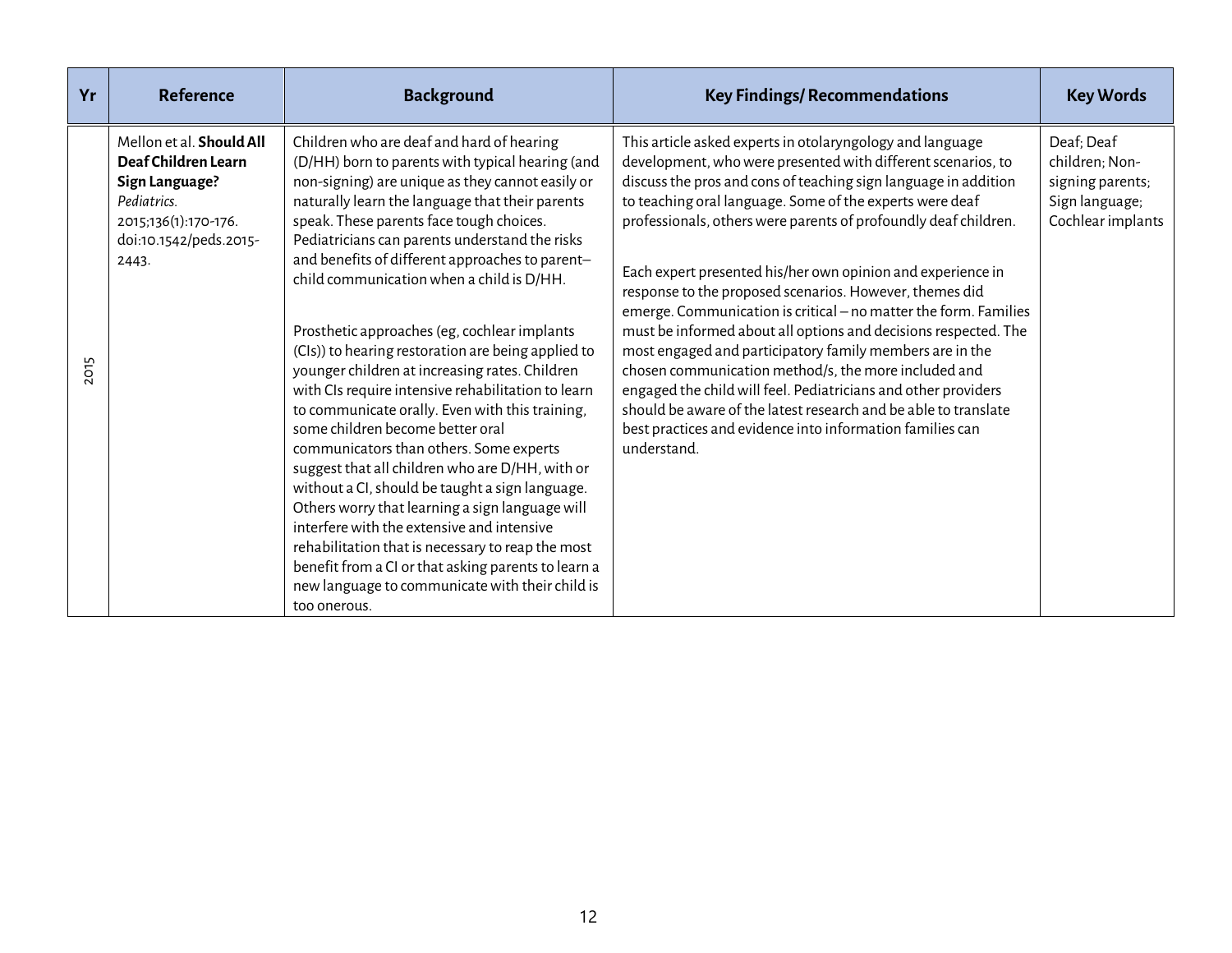| Yr   | <b>Reference</b>                                                                                                                                                                                                                                                       | <b>Background</b>                                                                                                                                                                                                                                                                                                                                                                                                                                                                                                                                                                                                                                                                                                                                                                                                                                                                                                                                                                                                                                                                                                                                                                                                                                                                   | <b>Key Findings/ Recommendations</b>                                                                                                                                                                                                                                                                                                                                                                                                                                                                                                                                                                                                                                                                                                                                                                                                                                                                                                                                                                                                                                                                                                                                                                                                                                                                                                                                                                                                                                                                                                                                                                                                                                      | <b>Key Words</b>                                                                                                                                                                   |
|------|------------------------------------------------------------------------------------------------------------------------------------------------------------------------------------------------------------------------------------------------------------------------|-------------------------------------------------------------------------------------------------------------------------------------------------------------------------------------------------------------------------------------------------------------------------------------------------------------------------------------------------------------------------------------------------------------------------------------------------------------------------------------------------------------------------------------------------------------------------------------------------------------------------------------------------------------------------------------------------------------------------------------------------------------------------------------------------------------------------------------------------------------------------------------------------------------------------------------------------------------------------------------------------------------------------------------------------------------------------------------------------------------------------------------------------------------------------------------------------------------------------------------------------------------------------------------|---------------------------------------------------------------------------------------------------------------------------------------------------------------------------------------------------------------------------------------------------------------------------------------------------------------------------------------------------------------------------------------------------------------------------------------------------------------------------------------------------------------------------------------------------------------------------------------------------------------------------------------------------------------------------------------------------------------------------------------------------------------------------------------------------------------------------------------------------------------------------------------------------------------------------------------------------------------------------------------------------------------------------------------------------------------------------------------------------------------------------------------------------------------------------------------------------------------------------------------------------------------------------------------------------------------------------------------------------------------------------------------------------------------------------------------------------------------------------------------------------------------------------------------------------------------------------------------------------------------------------------------------------------------------------|------------------------------------------------------------------------------------------------------------------------------------------------------------------------------------|
| 2015 | Stika CJ, Eisenberg LS,<br>Johnson KC, et al.<br>Developmental<br>outcomes of early-<br>identified children who<br>are hard of hearing at 12<br>to 18 months of<br>age. Early Human<br>Development.<br>2015;91(1):47-55.<br>doi:10.1016/j.earlhumde<br>V. 2014.11.005. | Although it is well documented that children<br>with congenital hearing loss are at risk for<br>speech-language delays, poor academic<br>achievement, literacy delays, and psychosocial<br>difficulties in comparison to their peers with<br>normal hearing, a body of research indicates that<br>early detection and intervention can help reduce<br>negative outcomes for these children.<br>However, much of the outcomes research on<br>children with hearing loss has focused on<br>children with severe and profound hearing loss (><br>70 dB HL) and, more recently, children with<br>cochlear implants. Significantly less attention has<br>been given to developmental outcomes for<br>children who are hard of hearing (ie, those<br>children with better-ear pure-tone averages<br>between 25 and 79 dB HL, who typically receive<br>benefit from hearing aids and do not use cochlear<br>implants).<br>This study represented one of the first<br>comprehensive investigations of developmental<br>outcomes specifically targeting young children<br>who are hard of hearing (as opposed to deaf),<br>who were early identified, and for whom<br>intervention services (including amplification)<br>were initiated soon after hearing loss was<br>officially confirmed. | The results of the study indicated that overall, the children who<br>were hard of hearing demonstrated age-appropriate language<br>skills.<br>The results expanded on previous research by providing evidence<br>suggesting that young children from ethnically diverse home<br>environments (ie, where another language in addition to English<br>is spoken) could acquire a solid foundation of early language<br>skills. Prospective studies are needed to verify whether these<br>children's language skills remain stable.<br>The results showed no elevation in level of internalizing problem<br>behaviors for the children who are hard of hearing, irrespective<br>of degree of hearing loss.<br>Consistent with previous research, the study did not find a<br>significant association between severity of hearing loss and early<br>psychosocial outcomes, possibly suggesting that amplification<br>provided adequate access to the sounds of speech at an early age.<br>Results of the study indicated that mothers of very young<br>children who are hard of hearing report similar levels of maternal<br>stress and comparable levels of maternal self-efficacy as mothers<br>of children with normal hearing.<br>Most mothers enrolled in this study, in general, felt good about<br>the quality of services delivered and satisfied with their level of<br>involvement in decisions about their child's services. However,<br>almost one-quarter of the mothers reported that they wanted to<br>be more involved.<br>The authors predicted that as tracking the development of this<br>population of children continues, factors that contribute to both | Universal<br>newborn hearing<br>screening; Early<br>Hearing<br>Detection and<br>Intervention<br>$(EHD)$ ;<br>Congenital<br>childhood<br>hearing loss;<br>Speech-language<br>delays |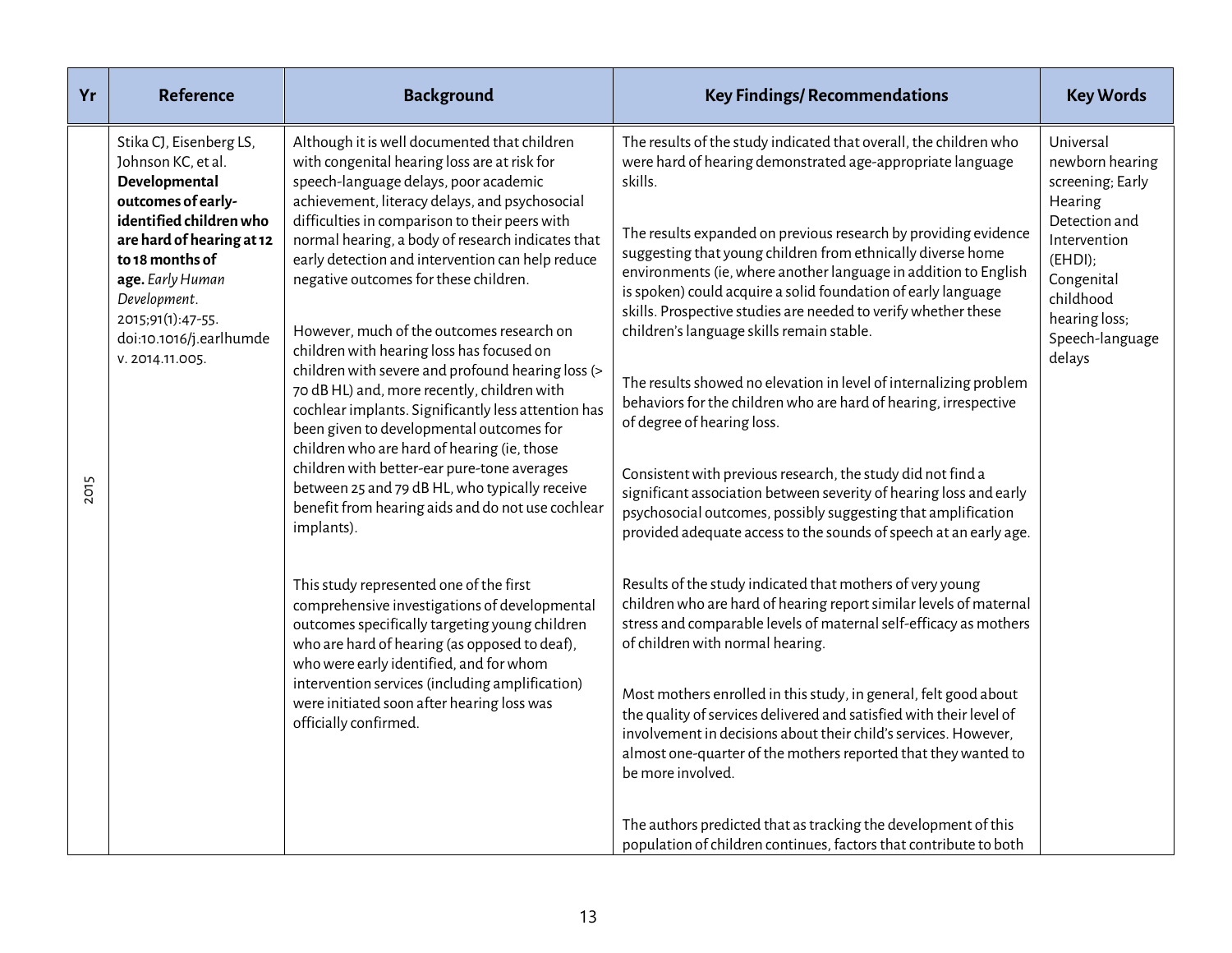| Yr   | <b>Reference</b>                                                                                                                                                        | <b>Background</b>                                                                                                                                                                                                                                                                                                                                                                                                                                 | <b>Key Findings/ Recommendations</b>                                                                                                                                                                                                                                                                                                                                                                                                                                                                                                                                                                                                                                                                                                                                                                                                                                                                                                                                                             | <b>Key Words</b>                                                                                                                                                         |
|------|-------------------------------------------------------------------------------------------------------------------------------------------------------------------------|---------------------------------------------------------------------------------------------------------------------------------------------------------------------------------------------------------------------------------------------------------------------------------------------------------------------------------------------------------------------------------------------------------------------------------------------------|--------------------------------------------------------------------------------------------------------------------------------------------------------------------------------------------------------------------------------------------------------------------------------------------------------------------------------------------------------------------------------------------------------------------------------------------------------------------------------------------------------------------------------------------------------------------------------------------------------------------------------------------------------------------------------------------------------------------------------------------------------------------------------------------------------------------------------------------------------------------------------------------------------------------------------------------------------------------------------------------------|--------------------------------------------------------------------------------------------------------------------------------------------------------------------------|
|      |                                                                                                                                                                         |                                                                                                                                                                                                                                                                                                                                                                                                                                                   | positive and negative developmental outcomes will be better<br>understood.                                                                                                                                                                                                                                                                                                                                                                                                                                                                                                                                                                                                                                                                                                                                                                                                                                                                                                                       |                                                                                                                                                                          |
| 2015 | Williams TR, Alam S,<br>Gaffney M. Progress in<br><b>Identifying Infants with</b><br><b>Hearing Loss-United</b><br>States, 2006-2012.<br>MMWR. 2015;64(13):351-<br>356. | Progress has been made in screening and<br>diagnosing infants with hearing loss, reducing<br>the number of infants lost to follow-up/lost to<br>documentation, and increasing enrollment in<br>early intervention.<br>Ensuring that infants receive recommended<br>services is crucial to help prevent delays in<br>speech, language, social, and emotional<br>development that can occur when permanent<br>hearing loss is not identified early. | This study analyzed Early Hearing Detection and Intervention<br>(EHDI) program survey data and found that during 2006-2012: 1)<br>number of jurisdictions reporting data increased; 2) rates of<br>screening increased; 3) rates of diagnosis among infants not<br>passing the final screening increased; and 4) enrollment in early<br>intervention (EI) of infants diagnosed with permanent hearing<br>loss increased. However, rates of lost to follow-up/lost to<br>documentation declined.<br>To ensure continued progress toward identifying and providing<br>El for all infants with permanent hearing loss, practices should<br>take advantage of new opportunities. Improvements in existing<br>clinical and public health infrastructures and adoption of<br>technologies, such as electronic health records and clinical<br>decision support tools, can assist providers and EHDI programs<br>in improving coordination, delivery, and documentation of<br>recommended EHDI services. | Identifying<br>hearing loss in<br>children;<br>congenital<br>hearing loss; Early<br>Hearing and<br>Detection and<br>Intervention<br>(EHDI); Newborn<br>hearing screening |
|      |                                                                                                                                                                         |                                                                                                                                                                                                                                                                                                                                                                                                                                                   | EHDI programs should work with health care providers who<br>provide diagnostic and EI services to accurately document the<br>receipt of necessary follow-up services, thereby increasing the<br>opportunities for infants to receive proper care to minimize the<br>negative impact that hearing loss can have on their speech,<br>language, and emotional development.                                                                                                                                                                                                                                                                                                                                                                                                                                                                                                                                                                                                                          |                                                                                                                                                                          |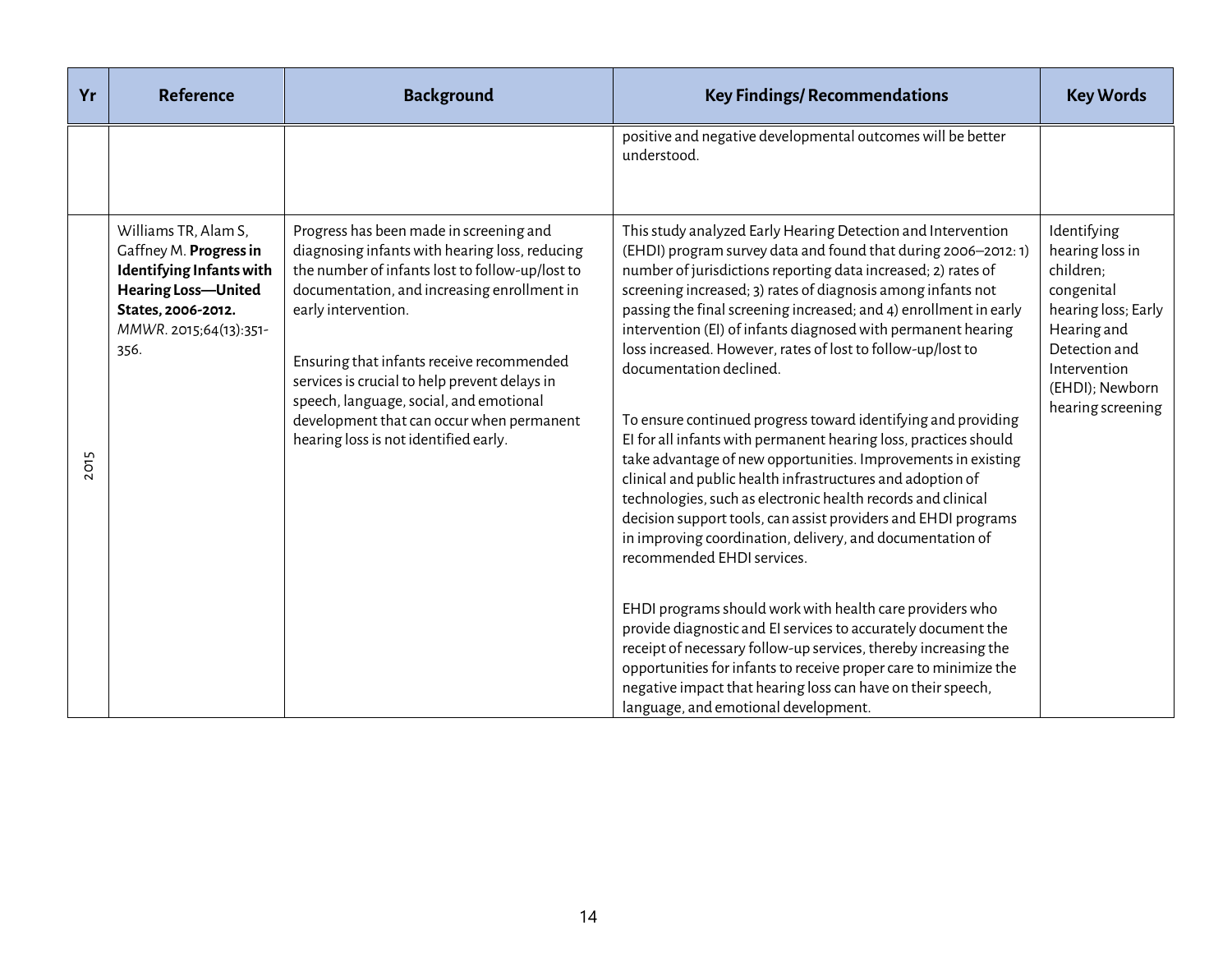| Yr          | <b>Reference</b>                                                                                                                                                                                                                                                                                                | <b>Background</b>                                                                                                                                                                                                                                                                                                                                                                                                              | <b>Key Findings/ Recommendations</b>                                                                                                                                                                                                                                                                                                                                                                                                                                                                                                                                                                                                                                                                                                                                                                                                                                                                                                                                                                                                                                                                                                                                                                                                                                                                                                                                                                                                                                                                                                                                                                                         | <b>Key Words</b>                                                                                                                  |
|-------------|-----------------------------------------------------------------------------------------------------------------------------------------------------------------------------------------------------------------------------------------------------------------------------------------------------------------|--------------------------------------------------------------------------------------------------------------------------------------------------------------------------------------------------------------------------------------------------------------------------------------------------------------------------------------------------------------------------------------------------------------------------------|------------------------------------------------------------------------------------------------------------------------------------------------------------------------------------------------------------------------------------------------------------------------------------------------------------------------------------------------------------------------------------------------------------------------------------------------------------------------------------------------------------------------------------------------------------------------------------------------------------------------------------------------------------------------------------------------------------------------------------------------------------------------------------------------------------------------------------------------------------------------------------------------------------------------------------------------------------------------------------------------------------------------------------------------------------------------------------------------------------------------------------------------------------------------------------------------------------------------------------------------------------------------------------------------------------------------------------------------------------------------------------------------------------------------------------------------------------------------------------------------------------------------------------------------------------------------------------------------------------------------------|-----------------------------------------------------------------------------------------------------------------------------------|
| <b>2014</b> | Allen TE, Letteri A, Choi<br>SH, Dang D. Early Visual<br>Language Exposure and<br><b>Emergent Literacy in</b><br><b>Preschool Deaf</b><br><b>Children: Findings From</b><br>a National Longitudinal<br><b>Study.</b> American Annals of<br>the Deaf. 2014;159(4):346-<br>358.<br>doi:10.1353/aad.2014.003<br>O. | This article was a review of recent research on the<br>impact of early visual language exposure on a<br>variety of developmental outcomes, including<br>literacy, cognition, and social adjustment. This<br>research pointed to the great importance of<br>giving young children who were deaf and hard of<br>hearing (D/HH) early exposure to a visual<br>language as a critical precursor to the acquisition<br>of literacy. | Four analyses of data from the Visual Language and Visual<br>Learning (VL2) Early Education Longitudinal Study were<br>summarized by the authors. Each confirmed findings from<br>previously published laboratory studies and pointed to the<br>positive effects of early sign language on, respectively, letter<br>knowledge, social adaptability, sustained visual attention, and<br>cognitive-behavioral milestones necessary for academic success.<br>In looking at development of language and literacy for children<br>who are D/HH, some claims were irrefutable. First, early<br>exposure to a visual language greatly increased the likelihood<br>that a child who was D/HH would develop an array of cognitive,<br>language, literacy, and social skills that will ultimately lead to<br>higher levels of academic achievement.<br>Second, the presence of both English and American Sign<br>Language (ASL) in the home extended the benefits of early<br>exposure through mechanisms that enhanced literacy and<br>cognition in the context of bilingualism.<br>Third, there is a critical, or sensitive, period for language<br>development that begins at birth and extends through the<br>earliest years of childhood. This further emphasized the<br>importance of early language exposure.<br>And fourth, children who are D/HH experienced an early visual<br>language with their caregivers and developed the ability to<br>regulate and sustain their visual attention when learning. This<br>resulted in enhanced language ability and higher levels of<br>adaptability in social learning environments. | Age of ASL<br>acquisition;<br>Literacy;<br>Preschool deaf<br>children;<br>Alphabetic<br>knowledge;<br>Reading and<br>bilingualism |
|             |                                                                                                                                                                                                                                                                                                                 |                                                                                                                                                                                                                                                                                                                                                                                                                                | All children learning to read must possess phonological<br>knowledge and awareness, and this knowledge requires an<br>exposure during early childhood. However, the authors believed                                                                                                                                                                                                                                                                                                                                                                                                                                                                                                                                                                                                                                                                                                                                                                                                                                                                                                                                                                                                                                                                                                                                                                                                                                                                                                                                                                                                                                         |                                                                                                                                   |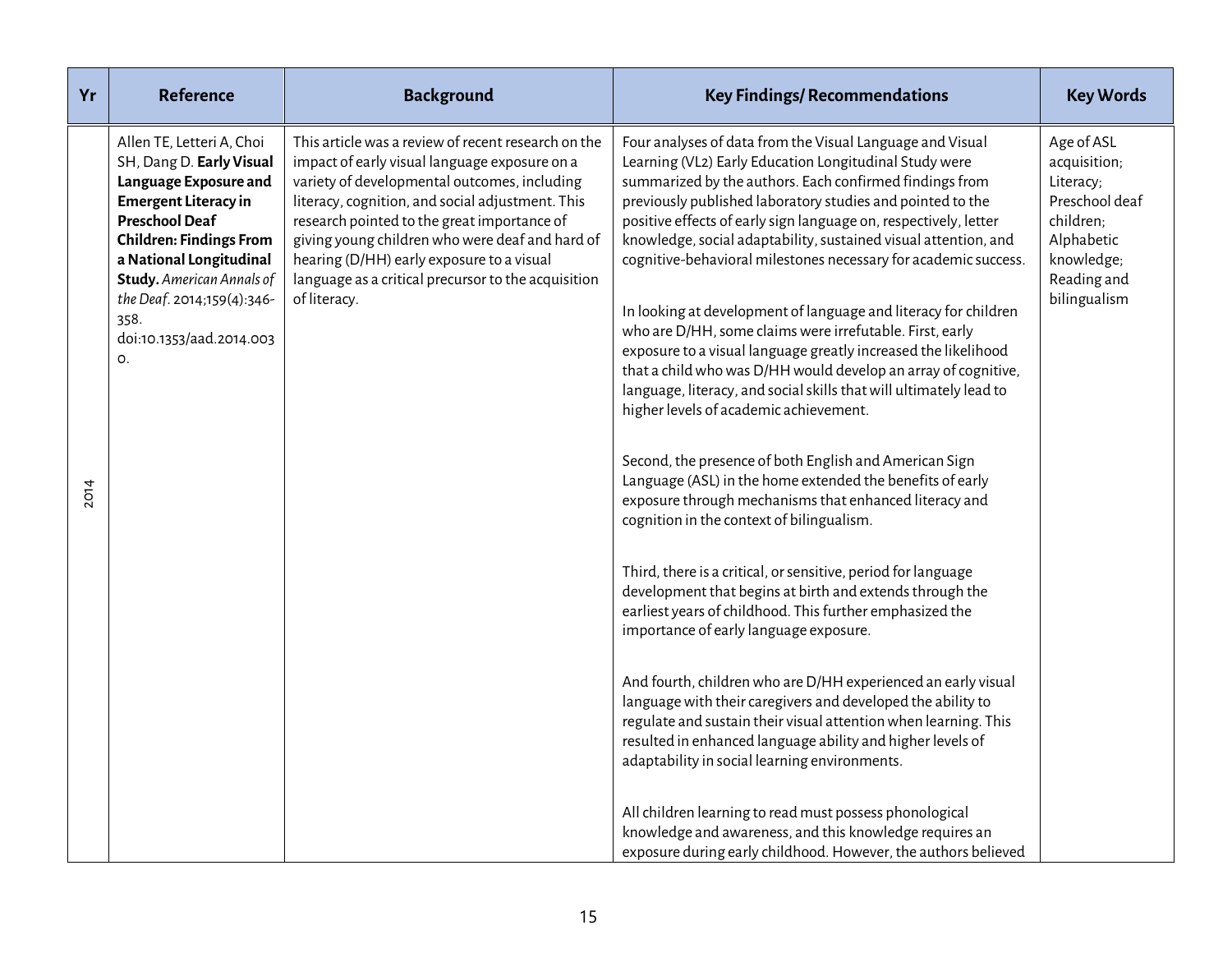| Yr          | <b>Reference</b>                                                                                                                                                                                                                      | <b>Background</b>                                                                                                                                                                                                                                                                                                                                                                                                                                                            | <b>Key Findings/ Recommendations</b>                                                                                                                                                                                                                                                                                                                                                                                                                                                                                                                                         | <b>Key Words</b>                                                                                                                      |
|-------------|---------------------------------------------------------------------------------------------------------------------------------------------------------------------------------------------------------------------------------------|------------------------------------------------------------------------------------------------------------------------------------------------------------------------------------------------------------------------------------------------------------------------------------------------------------------------------------------------------------------------------------------------------------------------------------------------------------------------------|------------------------------------------------------------------------------------------------------------------------------------------------------------------------------------------------------------------------------------------------------------------------------------------------------------------------------------------------------------------------------------------------------------------------------------------------------------------------------------------------------------------------------------------------------------------------------|---------------------------------------------------------------------------------------------------------------------------------------|
|             |                                                                                                                                                                                                                                       |                                                                                                                                                                                                                                                                                                                                                                                                                                                                              | that the acquisition of knowledge and awareness occurs<br>independently of modality.                                                                                                                                                                                                                                                                                                                                                                                                                                                                                         |                                                                                                                                       |
| <b>2014</b> | Bower CM, John RS. The<br>Otolaryngologist's Role<br>in Newborn Hearing<br><b>Screening and Early</b><br>Intervention. Otolaryngo<br>logic Clinics of North<br>America. 2014;47(5):631-<br>649.<br>doi:10.1016/j.otc.2014.06<br>.002. | The main premise behind infant hearing<br>screening is that early detection and provision of<br>intervention is beneficial. However, some<br>children are never screened; of those screened,<br>loss to follow-up rates can be very high. Pediatric<br>audiology services remain limited in many<br>locations.<br>Otolaryngologists play an important role in<br>hearing screening and intervention and can be<br>critical to the success of local and regional<br>programs. | Otolaryngologists should routinely assess for hearing loss while<br>ascertaining the results of infant hearing screening and<br>diagnostics. Referral for hearing testing is required for any<br>concern regarding hearing loss or speech and language<br>development.<br>Otolaryngologists should recognize the developmental urgency<br>of hearing loss in infants and children and provide expedient<br>clinical access for care. A complete history and physical<br>examination should be completed on all infants and children<br>with known or suspected hearing loss. | Hearing<br>screening;<br>Hearing loss;<br>Newborn;<br>Auditory evoked<br>response;<br>Otoacoustic<br>emissions; Early<br>intervention |
|             | This article was developed as a guide for<br>pediatricians and otolaryngologists on infant<br>hearing screening and early intervention.                                                                                               | After diagnostic testing, when a child has been identified as deaf<br>and hard of hearing, otolaryngologists should recommend<br>referral to pediatric audiologists, speech/language pathologists,<br>ophthalmologists, geneticists, and other indicated specialists,<br>including surgical intervention.                                                                                                                                                                    |                                                                                                                                                                                                                                                                                                                                                                                                                                                                                                                                                                              |                                                                                                                                       |
|             |                                                                                                                                                                                                                                       |                                                                                                                                                                                                                                                                                                                                                                                                                                                                              | Otolaryngologists should monitor for the success of intervention<br>in children with hearing loss and assess for newly developed or<br>declining hearing levels in all patients. They should be involved<br>in the development and maintenance of hearing screening and<br>intervention programs in their community and state.                                                                                                                                                                                                                                               |                                                                                                                                       |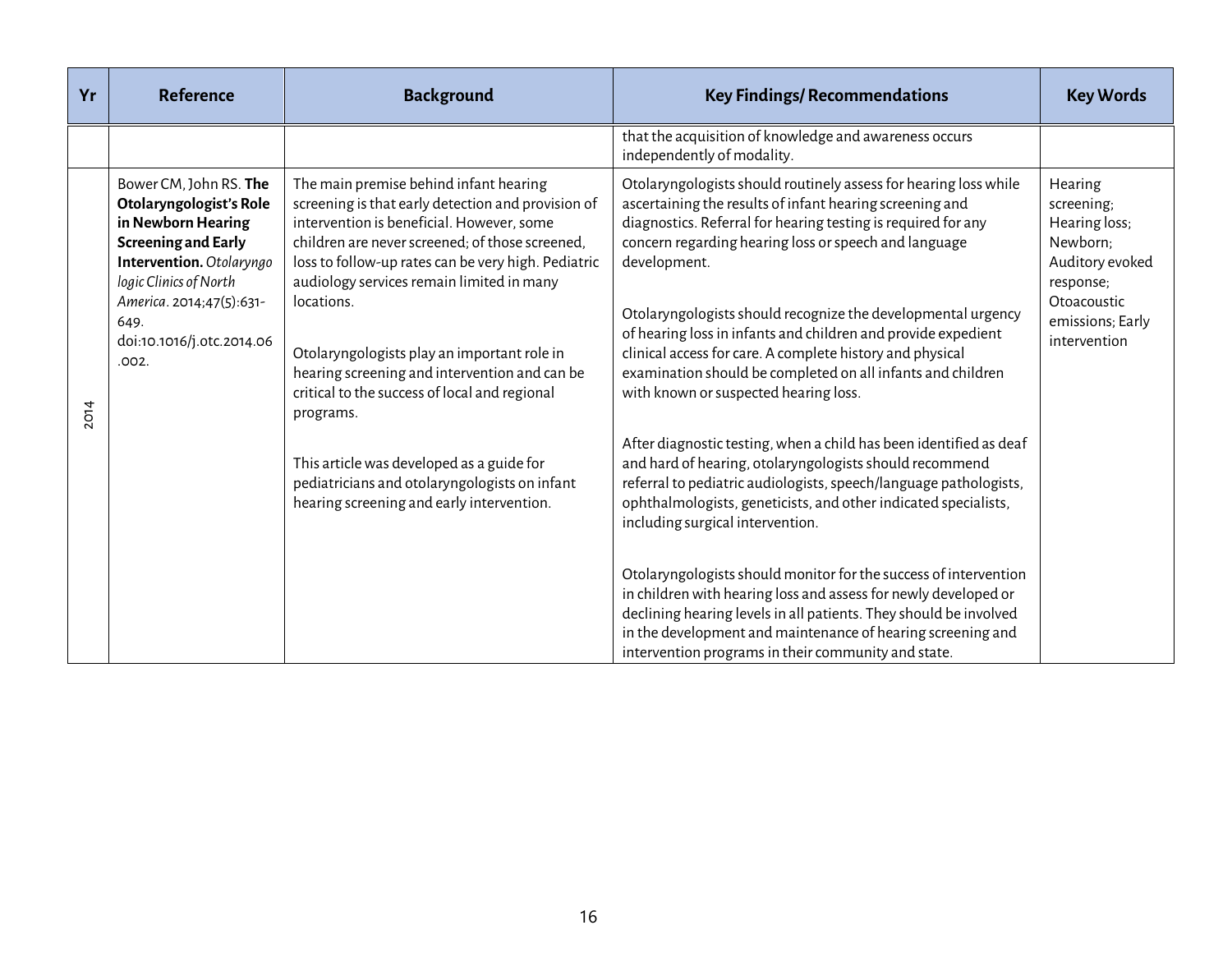| Yr          | <b>Reference</b>                                                                                                                                                                                                  | <b>Background</b>                                                                                                                                                                                                                                                                                                                                                                                                                                                                                                                                                                                                                                                                                                                                                                                                                                                                                                                                                                                                                  | <b>Key Findings/ Recommendations</b>                                                                                                                                                                                                                                                                                                                                                                                                                                                                                                                                                                                                                                                                                                                                                                                                                                                                                                                                                                                                                                                                                                                                                                                                                                                                                                                            | <b>Key Words</b>                                                                                                |
|-------------|-------------------------------------------------------------------------------------------------------------------------------------------------------------------------------------------------------------------|------------------------------------------------------------------------------------------------------------------------------------------------------------------------------------------------------------------------------------------------------------------------------------------------------------------------------------------------------------------------------------------------------------------------------------------------------------------------------------------------------------------------------------------------------------------------------------------------------------------------------------------------------------------------------------------------------------------------------------------------------------------------------------------------------------------------------------------------------------------------------------------------------------------------------------------------------------------------------------------------------------------------------------|-----------------------------------------------------------------------------------------------------------------------------------------------------------------------------------------------------------------------------------------------------------------------------------------------------------------------------------------------------------------------------------------------------------------------------------------------------------------------------------------------------------------------------------------------------------------------------------------------------------------------------------------------------------------------------------------------------------------------------------------------------------------------------------------------------------------------------------------------------------------------------------------------------------------------------------------------------------------------------------------------------------------------------------------------------------------------------------------------------------------------------------------------------------------------------------------------------------------------------------------------------------------------------------------------------------------------------------------------------------------|-----------------------------------------------------------------------------------------------------------------|
| <b>2014</b> | Dye MW, Hauser PC.<br>Sustained attention,<br>selective attention and<br>cognitive control in deaf<br>and hearing<br>children. Hearing<br>Research. 2014;309:94-<br>102.<br>doi:10.1016/j.heares.2013<br>.12.001. | Previous research suggested that children who<br>are deaf and hard of hearing (D/HH) suffered<br>from elevated inattentiveness, distractibility, and<br>impulsiveness. However, that research tested<br>children who were D/HH born to hearing parents<br>who are likely to have experienced language<br>delays. The authors sought to extend previous<br>research by testing D/HH children born to D/HH<br>parents from whom they acquired American Sign<br>Language (ASL) as a first language.<br>The study sought to determine whether an<br>absence of auditory input modulates attentional<br>problems in D/HH children with no delayed<br>exposure to language.<br>Two versions of a continuous performance test<br>were administered to 37 D/HH children born to<br>D/HH parents and 60 children with typical<br>hearing, all aged 6-13 years. A vigilance task was<br>used to measure sustained attention over the<br>course of several minutes, and a distractibility<br>test provided a measure of the ability to ignore | Data from the administered tests suggested that children who<br>were D/HH in the study did not suffer from weaker sustained<br>attention. This raised the possibility that earlier reports may have<br>misattributed inattentiveness to deafness, when the causes may<br>have been related to delayed access to natural language and/or<br>problems with communication.<br>While some difficulties with selective attention were observed,<br>this was restricted to younger children with D/HH, and not<br>evident in children with D/HH aged 9-13 years. One suggestion<br>was that the inability to select task-relevant information at<br>fixation stemmed from greater peripheral attentional resources,<br>as described before in children and adults who were D/HH.<br>Younger D/HH children may still be learning how to control the<br>allocation of their attentional resources, with tasks that require<br>suppression of peripheral information and focus on central<br>targets being especially challenging. The finding of weaker<br>cognitive control, especially in the presence of peripherally<br>distracting information, reinforces this view.<br>More studies are needed to assess the potential influence of<br>developing bilingualism in deaf children who use a sign<br>language such as ASL and also develop oral or written language | Deafness; Visual<br>selective<br>attention;<br>Sustained<br>attention;<br>Neuroplasticity;<br>Cognitive control |
|             |                                                                                                                                                                                                                   | task irrelevant information - selective attention.                                                                                                                                                                                                                                                                                                                                                                                                                                                                                                                                                                                                                                                                                                                                                                                                                                                                                                                                                                                 | skills in a spoken language such as English. Future work should<br>also carefully assess IQ, executive function, and language skills in<br>young deaf children and where possible also provide audiometry<br>to determine the extent of deafness.                                                                                                                                                                                                                                                                                                                                                                                                                                                                                                                                                                                                                                                                                                                                                                                                                                                                                                                                                                                                                                                                                                               |                                                                                                                 |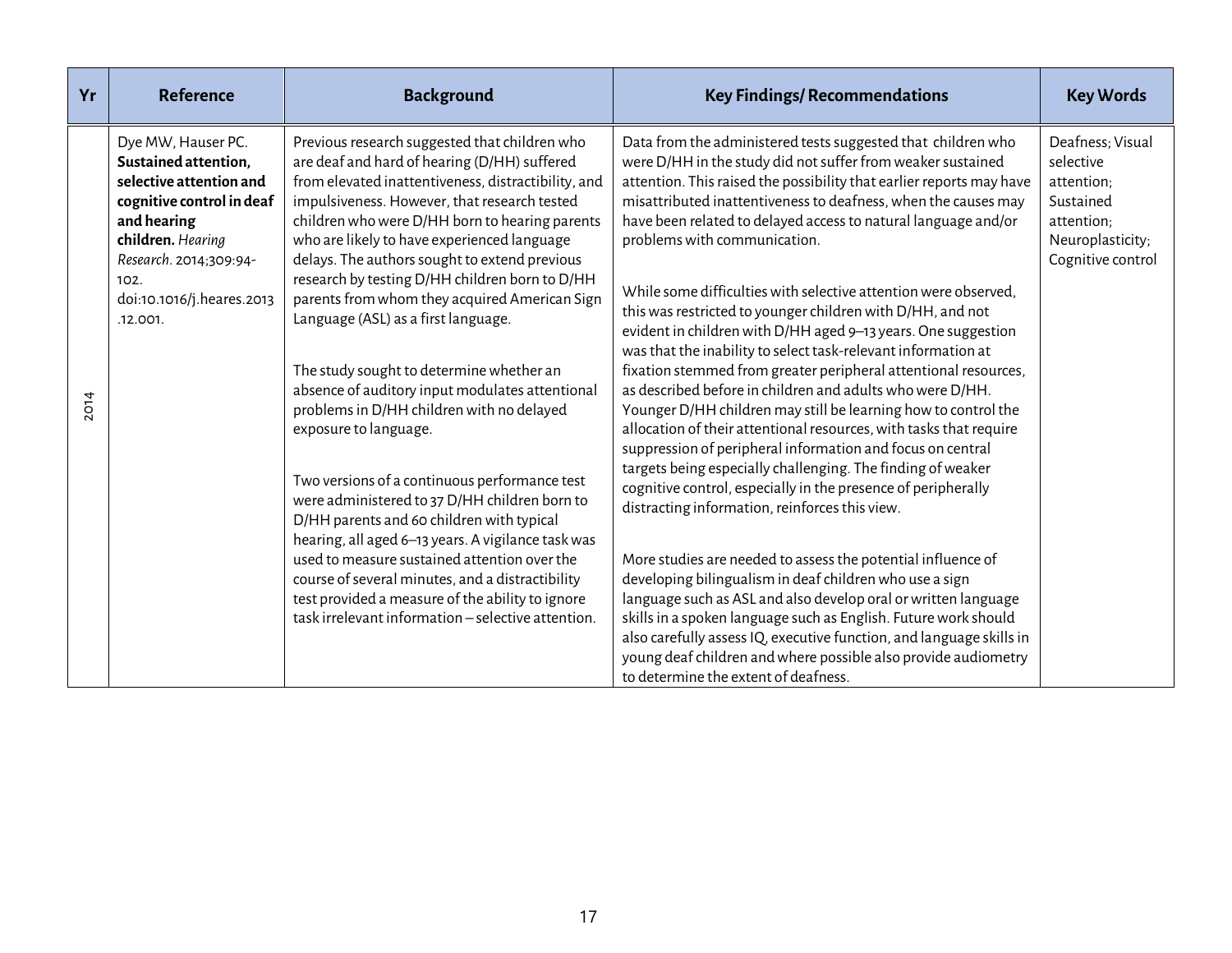| Yr          | <b>Reference</b>                                                                                                                                                                                                                                                                                                             | <b>Background</b>                                                                                                                                                                                                                                                                                                                                                                                                                                                                                                                                                             | <b>Key Findings/ Recommendations</b>                                                                                                                                                                                                                                                                                                                                                                                                                                                                                                                                                                                                                                                                                                                                                                                                  | <b>Key Words</b>                                                                                             |
|-------------|------------------------------------------------------------------------------------------------------------------------------------------------------------------------------------------------------------------------------------------------------------------------------------------------------------------------------|-------------------------------------------------------------------------------------------------------------------------------------------------------------------------------------------------------------------------------------------------------------------------------------------------------------------------------------------------------------------------------------------------------------------------------------------------------------------------------------------------------------------------------------------------------------------------------|---------------------------------------------------------------------------------------------------------------------------------------------------------------------------------------------------------------------------------------------------------------------------------------------------------------------------------------------------------------------------------------------------------------------------------------------------------------------------------------------------------------------------------------------------------------------------------------------------------------------------------------------------------------------------------------------------------------------------------------------------------------------------------------------------------------------------------------|--------------------------------------------------------------------------------------------------------------|
| <b>2014</b> | Uhler K, Thomson V, Cyr<br>N, Gabbard SA,<br>Yoshinaga-Itano C. State<br>and Territory EHDI<br>Databases: What We Do<br>and Dont Know About<br>the Hearing or<br><b>Audiological Data From</b><br>Identified<br>Children. American<br>Journal of Audiology.<br>2014;23(1):34-43.<br>doi:10.1044/1059-<br>0889(2013/13-0015). | The purpose of this study was to define the<br>information currently collected by state and<br>territory Early Hearing Detection and<br>Intervention (EHDI) coordinators and to<br>determine whether best practice guidelines are<br>used.<br>Authors used a multiple-choice electronic survey<br>with 4 sections addressing: diagnostic<br>assessment; amplification; early intervention<br>(EI); and medical information regarding hearing<br>loss that might have implications for child<br>outcomes. The survey was sent to all state and<br>territory EHDI coordinators. | The surveys garnered a return rate of 70%. Diagnostic,<br>amplification, and Part C services were tracked by the majority of<br>respondents. Additionally, medical prenatal and postnatal risks<br>were collected.<br>The authors concluded that data collected on audiologic<br>screening and diagnostic evaluations had increased. Given the<br>results, it was difficult to discern whether best practices were<br>being used for each child. A delay in reporting a confirmed<br>hearing loss was observed. Amplification results suggested that<br>systems were not in place to ensure consistency and<br>accountability for fitting amplification in infants. The results of<br>this survey identified audiologic and EI information tracked by<br>states to help provide a framework to monitor quality care in the<br>future. | Early Hearing<br>Detection and<br>Intervention<br>(EHDI); Early<br>Intervention;<br>Audiologic<br>screening; |
|             |                                                                                                                                                                                                                                                                                                                              |                                                                                                                                                                                                                                                                                                                                                                                                                                                                                                                                                                               | The findings in this article highlighted the need to further<br>explore the data management and tracking efforts currently in<br>place. Those efforts tracked follow-up that occurred after<br>newborn hearing screenings to ensure systems were in place to<br>provide quality care and outcomes for children who are<br>identified through newborn hearing screenings and identified<br>areas to improve outcomes.                                                                                                                                                                                                                                                                                                                                                                                                                  |                                                                                                              |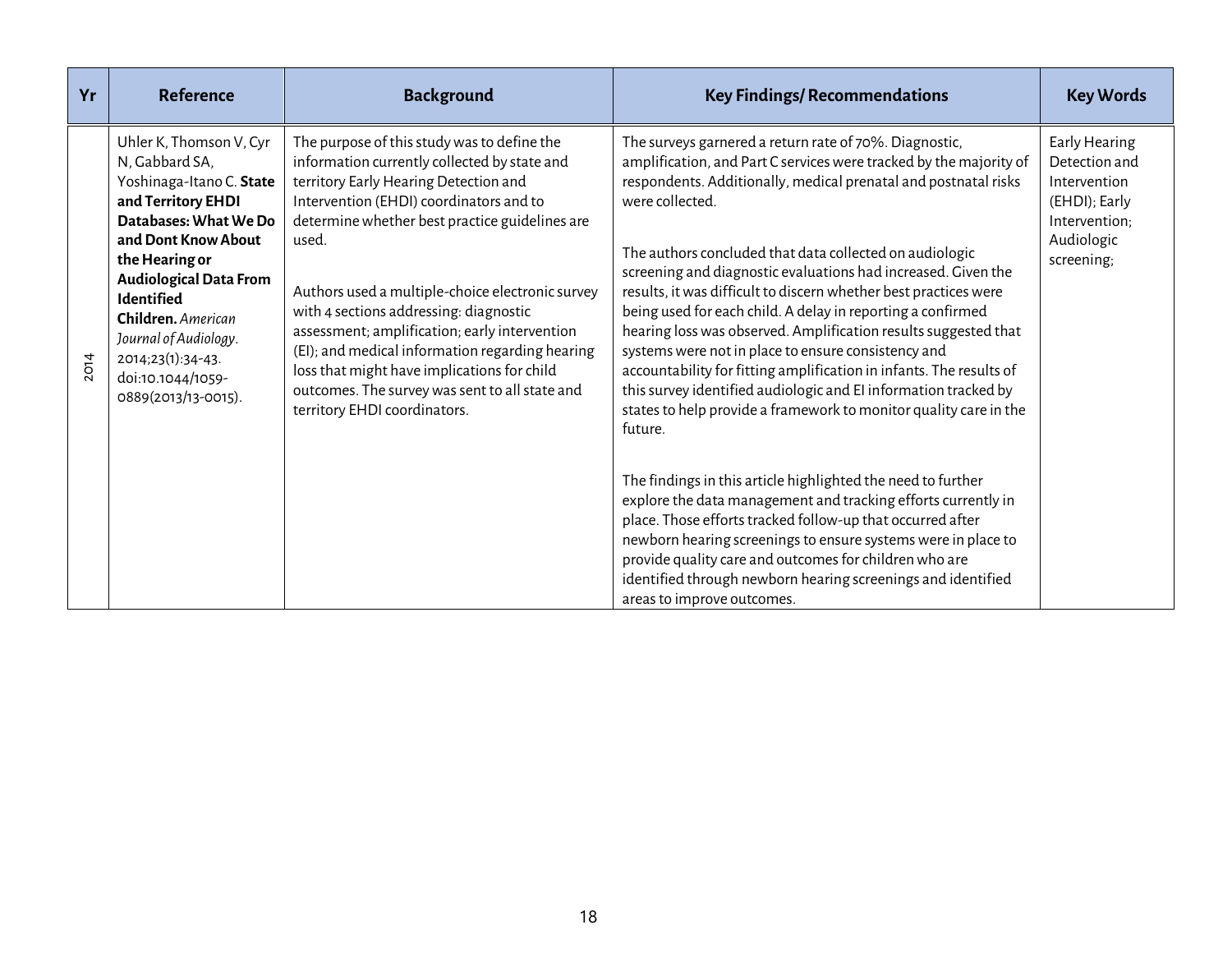| Yr          | <b>Reference</b>                                                                                                                                                                                                                                                                                                                                                            | <b>Background</b>                                                                                                                                                                                                                                                                                                                                                                                                                                                                                                                                                                                                          | <b>Key Findings/ Recommendations</b>                                                                                                                                                                                                                                                                                                                                                                                                                                                                                                                                                                                                                                                                                                                                                                                                                                                                                                                                                                                                                                                                           | <b>Key Words</b>                                                                          |
|-------------|-----------------------------------------------------------------------------------------------------------------------------------------------------------------------------------------------------------------------------------------------------------------------------------------------------------------------------------------------------------------------------|----------------------------------------------------------------------------------------------------------------------------------------------------------------------------------------------------------------------------------------------------------------------------------------------------------------------------------------------------------------------------------------------------------------------------------------------------------------------------------------------------------------------------------------------------------------------------------------------------------------------------|----------------------------------------------------------------------------------------------------------------------------------------------------------------------------------------------------------------------------------------------------------------------------------------------------------------------------------------------------------------------------------------------------------------------------------------------------------------------------------------------------------------------------------------------------------------------------------------------------------------------------------------------------------------------------------------------------------------------------------------------------------------------------------------------------------------------------------------------------------------------------------------------------------------------------------------------------------------------------------------------------------------------------------------------------------------------------------------------------------------|-------------------------------------------------------------------------------------------|
| <b>2013</b> | Moeller MP, Carr G,<br>Seaver L, Stredler-Brown<br>A, Holzinger D. Best<br><b>Practices in Family-</b><br><b>Centered Early</b><br>Intervention for<br><b>Children Who Are Deaf</b><br>or Hard of Hearing: An<br>International<br><b>Consensus</b><br>Statement. Journal of<br>Deaf Studies and Deaf<br>Fducation.<br>2013;18(4):429-445.<br>doi:10.1093/deafed/ento<br>34. | In June 2012, a diverse panel of experts convened<br>in Austria to establish consensus on essential<br>principles to guide family-centered early<br>intervention (FCEI) with children who are deaf<br>and hard of hearing (D/HH). The panel included<br>parents, deaf professionals, early intervention<br>program leaders, early intervention specialists,<br>and researchers from 10 nations. All participants<br>had expertise in working with families of children<br>who are D/HH, and focus was placed on<br>identifying family-centered practice principles<br>that are specific to partnering with these families. | Panel members initially established the inconsistencies of<br>implementing such family-centered principles in each of their<br>respective nations. However, the panel identified 10 best<br>practice, foundational principles:<br>Early, Timely, & Equitable Access to Services<br>1.<br>Family/Provider Partnerships<br>2.<br>Informed Choice and Decision Making<br>3.<br>Family Social & Emotional Support<br>4.<br>Family Infant Interaction<br>5.<br>Use of Assistive Technologies and Supporting Means of<br>6.<br>Communication<br>Qualified Providers<br>7.<br>Collaborative Teamwork<br>8.<br><b>Progress Monitoring</b><br>9.<br>Program Monitoring<br>10.<br>Each principle included provider and/or program behaviors<br>needed to properly address each principle, as well as resources<br>and evidence citations. The goal of this effort was to promote<br>widespread implementation of validated, evidence-based<br>principles for FCEI with children who are D/HH and their<br>families. The members closed the paper with a call to action to<br>act on the 10 principles on a global scale. | Early<br>Intervention;<br>Deaf; Hard of<br>Hearing; Family-<br>centered best<br>practices |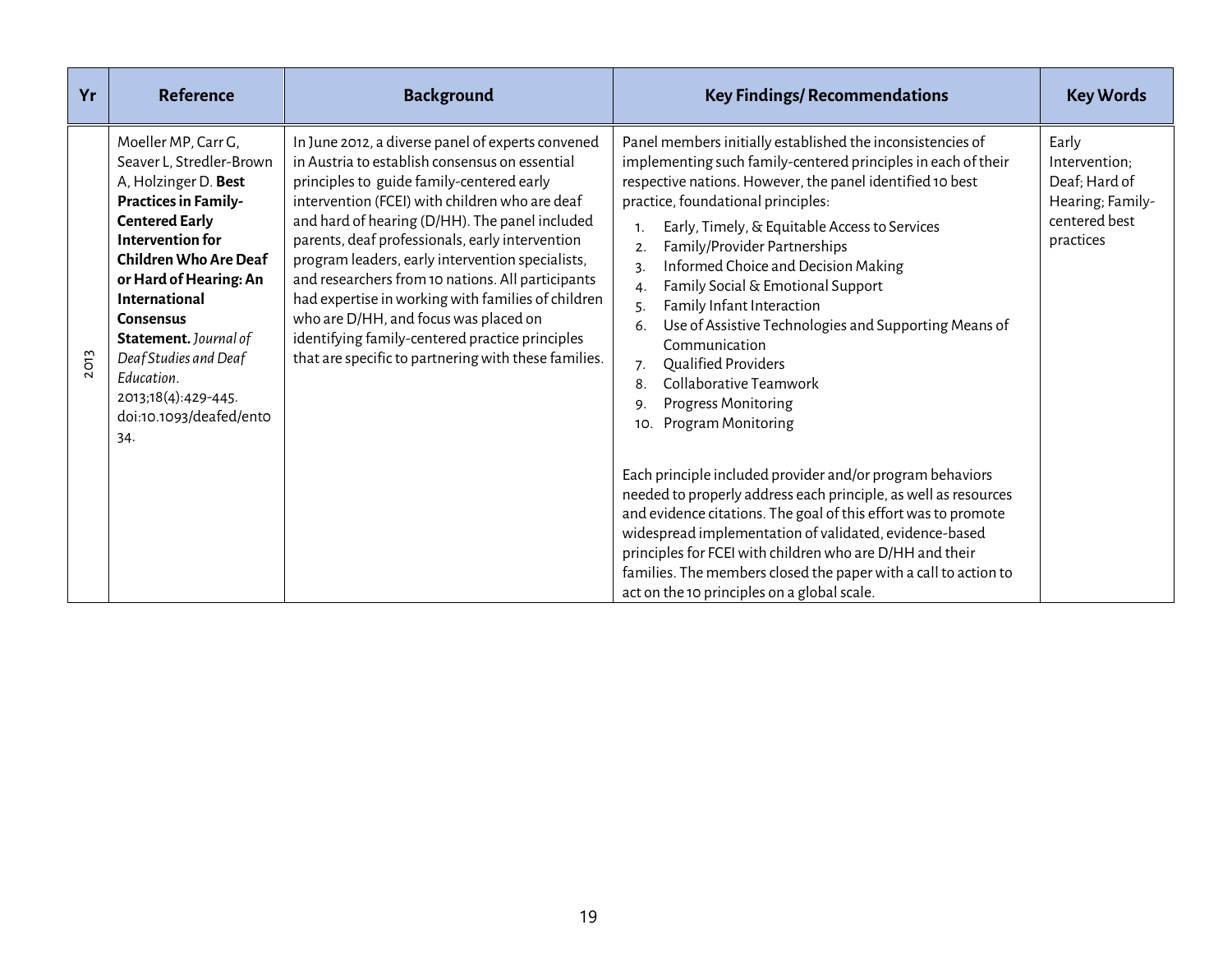| Yr          | <b>Reference</b>                                                                                                                                                                                                                     | <b>Background</b>                                                                                                                                                                                                                                                                                                                                                                                                                                                                                                                                                            | <b>Key Findings/ Recommendations</b>                                                                                                                                                                                                                                                                                                                                                                                                                                                                                                                                                                                                                                                                                                                                                                                                                                                                                                                                                                                                                                                                                                                                                                                                                                                                                                                       | <b>Key Words</b>                                                                             |
|-------------|--------------------------------------------------------------------------------------------------------------------------------------------------------------------------------------------------------------------------------------|------------------------------------------------------------------------------------------------------------------------------------------------------------------------------------------------------------------------------------------------------------------------------------------------------------------------------------------------------------------------------------------------------------------------------------------------------------------------------------------------------------------------------------------------------------------------------|------------------------------------------------------------------------------------------------------------------------------------------------------------------------------------------------------------------------------------------------------------------------------------------------------------------------------------------------------------------------------------------------------------------------------------------------------------------------------------------------------------------------------------------------------------------------------------------------------------------------------------------------------------------------------------------------------------------------------------------------------------------------------------------------------------------------------------------------------------------------------------------------------------------------------------------------------------------------------------------------------------------------------------------------------------------------------------------------------------------------------------------------------------------------------------------------------------------------------------------------------------------------------------------------------------------------------------------------------------|----------------------------------------------------------------------------------------------|
| <b>2013</b> | Vohr BR, Topol D,<br>Watson V, Pierre LS,<br>Tucker R. The<br>importance of language<br>in the home for school-<br>age children with<br>permanent hearing<br>loss. Acta Paediatrica.<br>2013;103(1):62-69.<br>doi:10.1111/apa.12441. | The objective of this prospective, longitudinal<br>study was to examine the home language<br>environment and to explore the association of<br>factors within the language environment with<br>receptive and expressive language of children<br>with hearing loss (HL) and hearing controls.<br>The authors contend that children with HL<br>enrolled in early intervention (EI) before 3<br>months versus those enrolled after 3 months<br>have better Reynell language scores and that a<br>more optimal language environment is<br>associated with better language skills. | Authors used a language processor recorded language<br>environment: child vocalizations, conversational turns, adult<br>word count, percentage of language, percentage of silence in 23<br>children with HL and 41 children with typical hearing.<br>Relationships of language environment scores with Reynell<br>language scores were analyzed.<br>Children with HL had significantly lower Reynell comprehension<br>scores and expressive scores than children with typical hearing.<br>After adjusting for age of entry to EI and stay in a NICU, every<br>increase in ten percentage points of language in the home was<br>associated with 7.2 points higher comprehension score and 9.99<br>points higher expressive score. After adjusting for nonverbal<br>intelligence, similar effects of the language environment on both<br>comprehension and expressive scores were identified.<br>A rich language environment in the home was associated with<br>better receptive and expressive language skills, which are<br>necessary for academic success for children with permanent HL.<br>The authors' findings underscored the role EI plays in offsetting<br>the reported language delays of children with HL at school age<br>and provided the opportunity for designing parent education<br>programs for families with children learning language. | Early<br>intervention;<br>Hearing loss;<br>Language<br>environment;<br>School age;<br>Speech |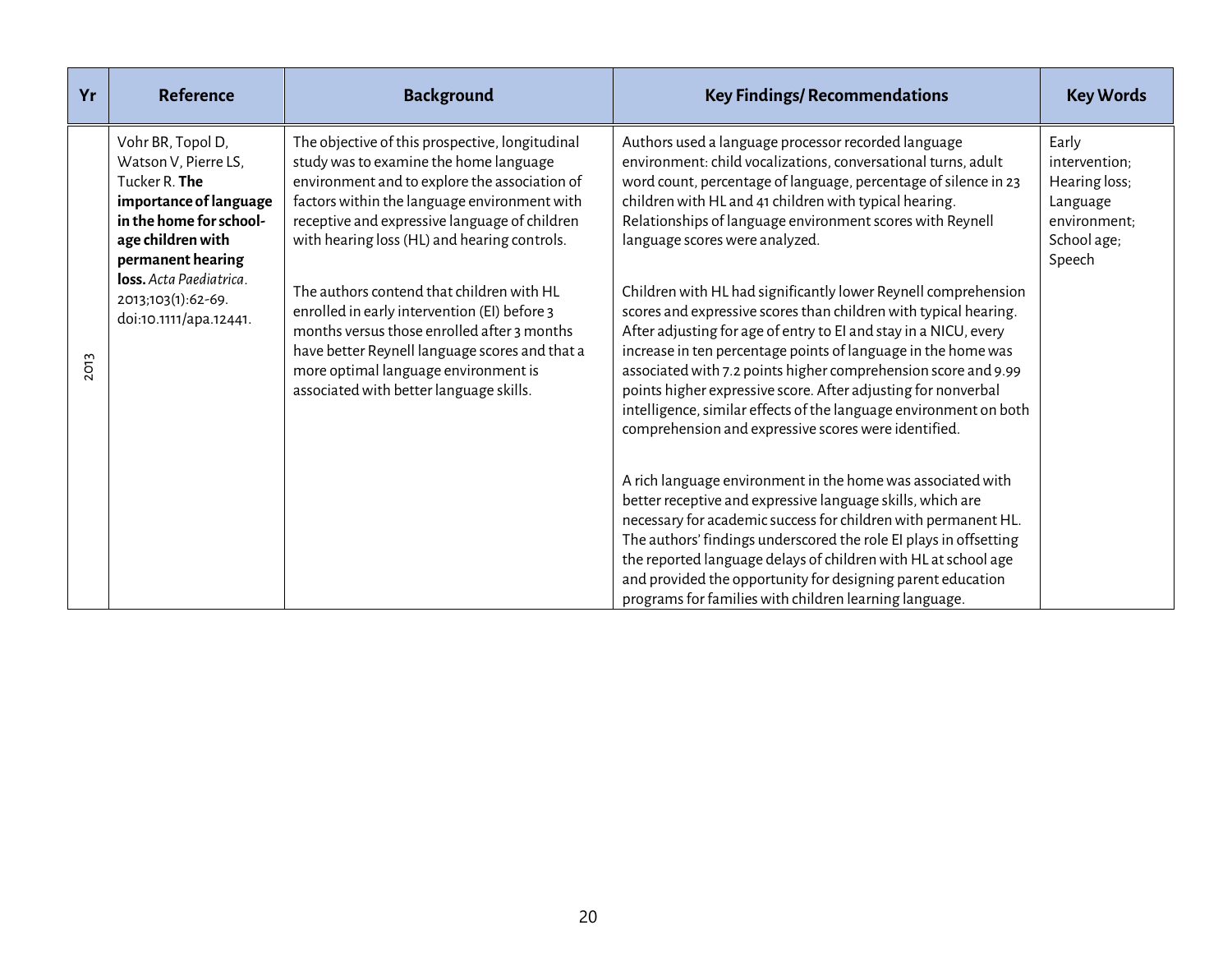| Yr          | <b>Reference</b>                                                                                                                                                                                                                                                                   | <b>Background</b>                                                                                                                                                                                                                                                                                                                                                                                                                                                                                                                                                                                                                                                                    | <b>Key Findings/ Recommendations</b>                                                                                                                                                                                                                                                                                                                                                                                                                                                                                                                                                                                                                                                                                                                                                                                                                                                                                                                                                                                                                                                                                                                                                                                                                                                                                             | <b>Key Words</b>                                                                                                                                                                                                |
|-------------|------------------------------------------------------------------------------------------------------------------------------------------------------------------------------------------------------------------------------------------------------------------------------------|--------------------------------------------------------------------------------------------------------------------------------------------------------------------------------------------------------------------------------------------------------------------------------------------------------------------------------------------------------------------------------------------------------------------------------------------------------------------------------------------------------------------------------------------------------------------------------------------------------------------------------------------------------------------------------------|----------------------------------------------------------------------------------------------------------------------------------------------------------------------------------------------------------------------------------------------------------------------------------------------------------------------------------------------------------------------------------------------------------------------------------------------------------------------------------------------------------------------------------------------------------------------------------------------------------------------------------------------------------------------------------------------------------------------------------------------------------------------------------------------------------------------------------------------------------------------------------------------------------------------------------------------------------------------------------------------------------------------------------------------------------------------------------------------------------------------------------------------------------------------------------------------------------------------------------------------------------------------------------------------------------------------------------|-----------------------------------------------------------------------------------------------------------------------------------------------------------------------------------------------------------------|
| <b>2013</b> | Yoshinaga-Itano C.<br>Principles and<br><b>Guidelines for Early</b><br><b>Intervention After</b><br><b>Confirmation That a</b><br>Child Is Deaf or Hard of<br>Hearing. Journal of Deaf<br>Studies and Deaf<br>Education. 2013;19(2):143-<br>175.<br>doi:10.1093/deafed/ento<br>43. | This document was a supplement to the<br>recommendations in the 2007 position<br>statement of the Joint Committee on Infant<br>Hearing (JCIH) and provided comprehensive<br>guidelines for early hearing detection and<br>intervention (EHDI) programs on establishing<br>strong early intervention (EI) systems with<br>appropriate expertise to meet the needs of<br>children who are deaf and hard of hearing<br>$(D/HH)$ .<br>This document focused on the practices of EI<br>providers outside of the primary medical care<br>and specialty medical care realms, rather than<br>including the full spectrum of necessary medical,<br>audiologic, and educational interventions. | This document for the implementation of EI services<br>(habilitative, rehabilitative, or educational) was intended to<br>assist the state/territory EHDI systems to optimize the<br>development and well-being of infants/children and their<br>families. Another goal of this document was to facilitate the<br>development of systems that are capable of continuously<br>evaluating and improving the quality of care for infants/children<br>who are D/HH and their families. Finally, this document outlined<br>best practices to promote quality assurance of EI programs for<br>children from birth to age 3 years and their families.<br>This document advocated for the implementation of coordinated<br>statewide systems with the expertise to provide individualized,<br>high-fidelity EI programs for children who are D/HH and their<br>families. Consistent monitoring of child and family outcomes is<br>an essential step toward ensuring optimal outcomes for the<br>majority of children. There is a great need to strengthen the<br>evidence base supporting specific EI approaches. The<br>establishment of practice standards, implementation of<br>developmentally appropriate protocols for monitoring of<br>outcomes, and commitment to research collaborations are<br>critical steps toward this goal. | Joint Committee<br>on Infant Hearing<br>$(JCIH)$ ; early<br>hearing detection<br>and intervention<br>(EHDI); children<br>who are deaf or<br>hard of hearing<br>(D/HH); best<br>practices; practice<br>standards |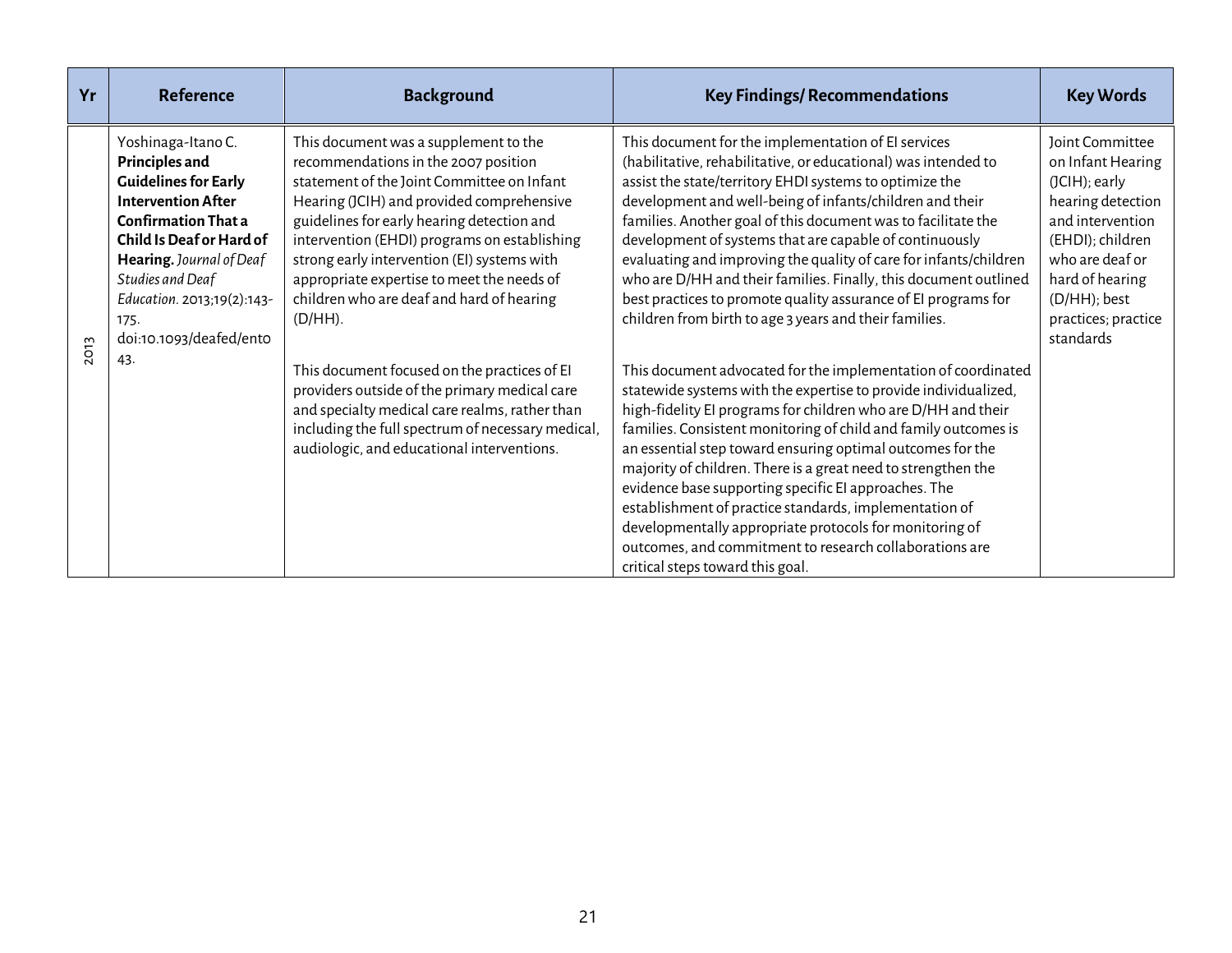| Yr   | <b>Reference</b>                                                                                                                                                                                                                                                            | <b>Background</b>                                                                                                                                                                                                                                                                                                                                                                                                                                                                                                                                                                                                                                                                                                                                                                                                                                                                                                                                                                                             | <b>Key Findings/ Recommendations</b>                                                                                                                                                                                                                                                                                                                                                                                                                                                                                                                                                                                                                                                                                                                                                                                                                                                                                                                                                                                                                                                                                                                                                                                            | <b>Key Words</b>                                                                                                                   |
|------|-----------------------------------------------------------------------------------------------------------------------------------------------------------------------------------------------------------------------------------------------------------------------------|---------------------------------------------------------------------------------------------------------------------------------------------------------------------------------------------------------------------------------------------------------------------------------------------------------------------------------------------------------------------------------------------------------------------------------------------------------------------------------------------------------------------------------------------------------------------------------------------------------------------------------------------------------------------------------------------------------------------------------------------------------------------------------------------------------------------------------------------------------------------------------------------------------------------------------------------------------------------------------------------------------------|---------------------------------------------------------------------------------------------------------------------------------------------------------------------------------------------------------------------------------------------------------------------------------------------------------------------------------------------------------------------------------------------------------------------------------------------------------------------------------------------------------------------------------------------------------------------------------------------------------------------------------------------------------------------------------------------------------------------------------------------------------------------------------------------------------------------------------------------------------------------------------------------------------------------------------------------------------------------------------------------------------------------------------------------------------------------------------------------------------------------------------------------------------------------------------------------------------------------------------|------------------------------------------------------------------------------------------------------------------------------------|
| 2012 | Decker KB, Vallotton CD,<br>Johnson HA. Parents'<br>Communication<br><b>Decision for Children</b><br><b>With Hearing Loss:</b><br><b>Sources of Information</b><br>and Influence. American<br>Annals of the Deaf.<br>2012;157(4):326-339.<br>doi:10.1353/aad.2012.163<br>1. | It is important that children with hearing loss<br>experience healthy development by learning and<br>using a system of communication that best fits<br>their needs and the needs of those with whom<br>they must develop relationships. Parents of<br>children with hearing loss must make choices<br>about their child's method of communication<br>early in life so healthy language development is<br>not disrupted. The study addressed 4 questions:<br>1. From whom did parents receive information<br>about communication options for their child<br>who was deaf and hard of hearing?<br>2. Who did parents feel was most influential to<br>their decision about a communication<br>method?<br>3. Are there differences in sources of information<br>and sources of influence between parents who<br>chose speech only versus communication that<br>included signs for their children?<br>4. Did parents' values and knowledge influence<br>the method of communication they chose for<br>their child? | The study findings indicated that the method of communication<br>that the parents chose was influenced by the sources of<br>information they received during the decision-making process.<br>Specifically, parents who chose to use speech received<br>information from teachers or school personnel and audiologists<br>or speech pathologists more often than those who chose to use a<br>method that included signs. However, there were no significant<br>differences in the sources of information that parents cited as<br>having the greatest influence on their decision. Instead, there is<br>one common source of information that parents cited as being<br>influential-their own judgment, followed by the influence of<br>their child's other parent or their spouse or partner.<br>Results suggest that parents internalize the opinions of<br>professionals. These findings have implications for the sources<br>from which parents receive advice. It is of utmost importance<br>that these sources of information provide parents with current,<br>accurate information so they can make well-informed decisions<br>about their child's communication, and, if necessary, refine those<br>decisions over time. | Communication:<br>Communication<br>choice; Deaf;<br>Hearing loss;<br>Parenting<br>knowledge;<br>Parenting values;<br>Sign language |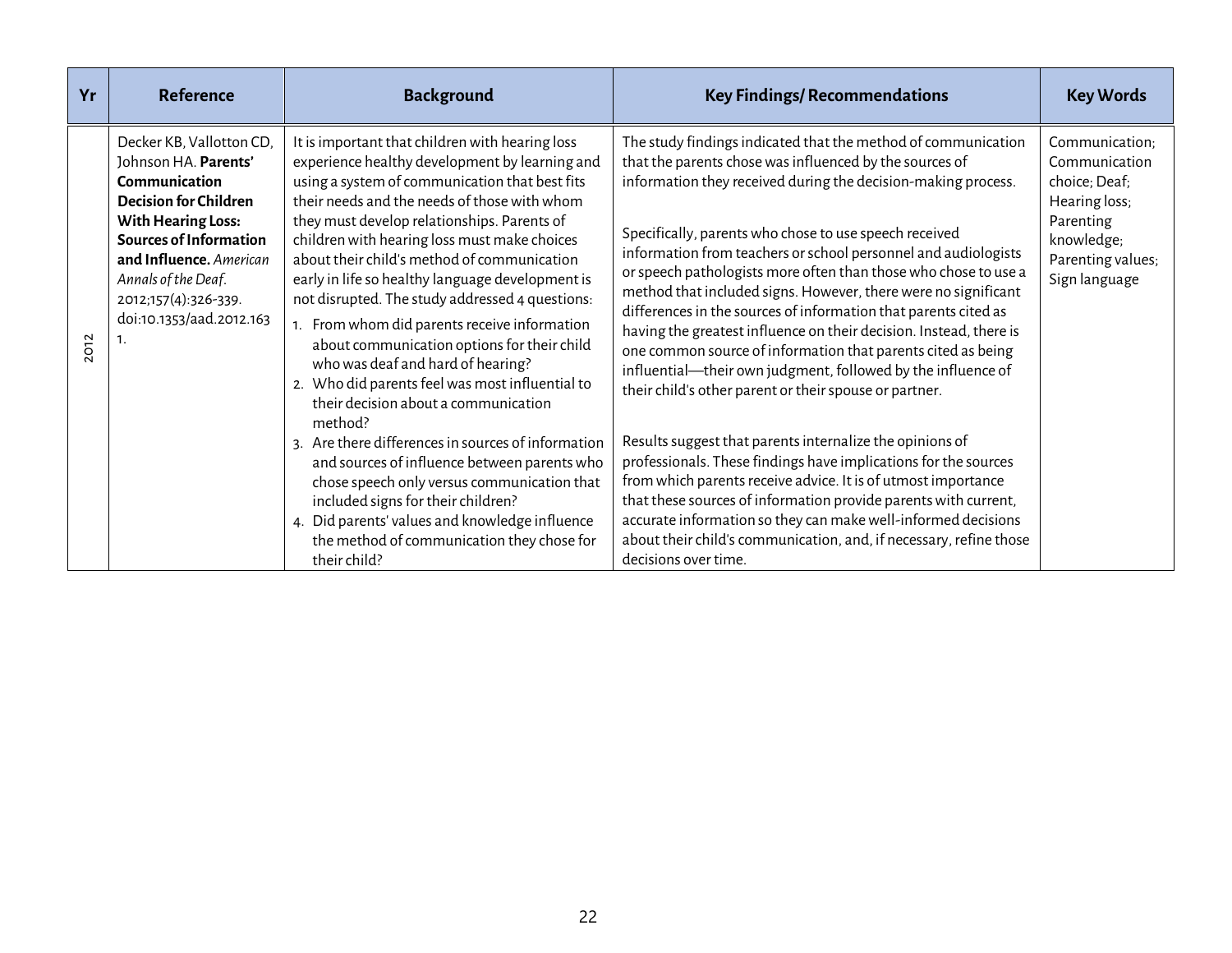| Yr          | <b>Reference</b>                                                                                                                                                                                      | <b>Background</b>                                                                                                                                                                                                                                                                                               | <b>Key Findings/ Recommendations</b>                                                                                                                                                                                                                                                                                                                                                             | <b>Key Words</b>                                           |
|-------------|-------------------------------------------------------------------------------------------------------------------------------------------------------------------------------------------------------|-----------------------------------------------------------------------------------------------------------------------------------------------------------------------------------------------------------------------------------------------------------------------------------------------------------------|--------------------------------------------------------------------------------------------------------------------------------------------------------------------------------------------------------------------------------------------------------------------------------------------------------------------------------------------------------------------------------------------------|------------------------------------------------------------|
|             | Holte L, Walker E,<br>Oleson J, et al. Factors<br><b>Influencing Follow-Up</b><br>to Newborn Hearing<br><b>Screening for Infants</b><br>Who Are Hard of<br>Hearing. American<br>Journal of Audiology. | Early intervention (EI) is effective in preventing or<br>minimizing the negative impact of hearing loss<br>on speech and language development. However,<br>it is likely that EI will result in developmental<br>advantages for children only if the process is<br>linked to timely and effective interventions. | An accelerated longitudinal design in a multicenter study<br>investigated outcomes in a subgroup of 193 D/HH children who<br>did not pass the newborn hearing screen. Available records<br>captured ages of confirmation of hearing loss, hearing aid fitting,<br>and entry into El. Relationships were examined among<br>individual predictor variables and age at each follow-up<br>benchmark. | Hearing loss;<br>Universal<br>newborn hearing<br>screening |
|             | 2012;21(2):163-174.<br>doi:10.1044/1059-                                                                                                                                                              | This study documented the epidemiological<br>characteristics of a group of children who are                                                                                                                                                                                                                     | Results of the study indicated:                                                                                                                                                                                                                                                                                                                                                                  |                                                            |
|             | 0889(2012/12-0016).                                                                                                                                                                                   | deaf and hard of hearing (D/HH), to identify<br>individual predictor variables for timely follow-<br>up after a failed newborn hearing screen, and to<br>identify barriers to follow-up encountered by<br>families.                                                                                             | Many families accessed care following newborn hearing<br>$\mathbf{1}$ .<br>screening (NHS) within recommended time frames. Specific<br>barriers were identified, and were addressed through<br>improved systems, services, and educational efforts.                                                                                                                                              |                                                            |
| <b>2012</b> |                                                                                                                                                                                                       |                                                                                                                                                                                                                                                                                                                 | In a group of D/HH children, higher maternal educational<br>2.<br>levels were significantly associated with earlier confirmation<br>of hearing loss and fitting of amplification, while severity of<br>hearing loss was not.                                                                                                                                                                     |                                                            |
|             |                                                                                                                                                                                                       |                                                                                                                                                                                                                                                                                                                 | Public awareness campaigns about NHS and the importance<br>3.<br>of good hearing for speech and language development must<br>be developed. Underserved communities need extra support<br>in navigating steps that follow a failed NHS.                                                                                                                                                           |                                                            |
|             |                                                                                                                                                                                                       |                                                                                                                                                                                                                                                                                                                 | There was confusion in providers and families about the<br>4.<br>possibility of hearing loss in infants and toddlers who<br>displayed awareness of sound. Educational resources and<br>training should address this specific gap in understanding.                                                                                                                                               |                                                            |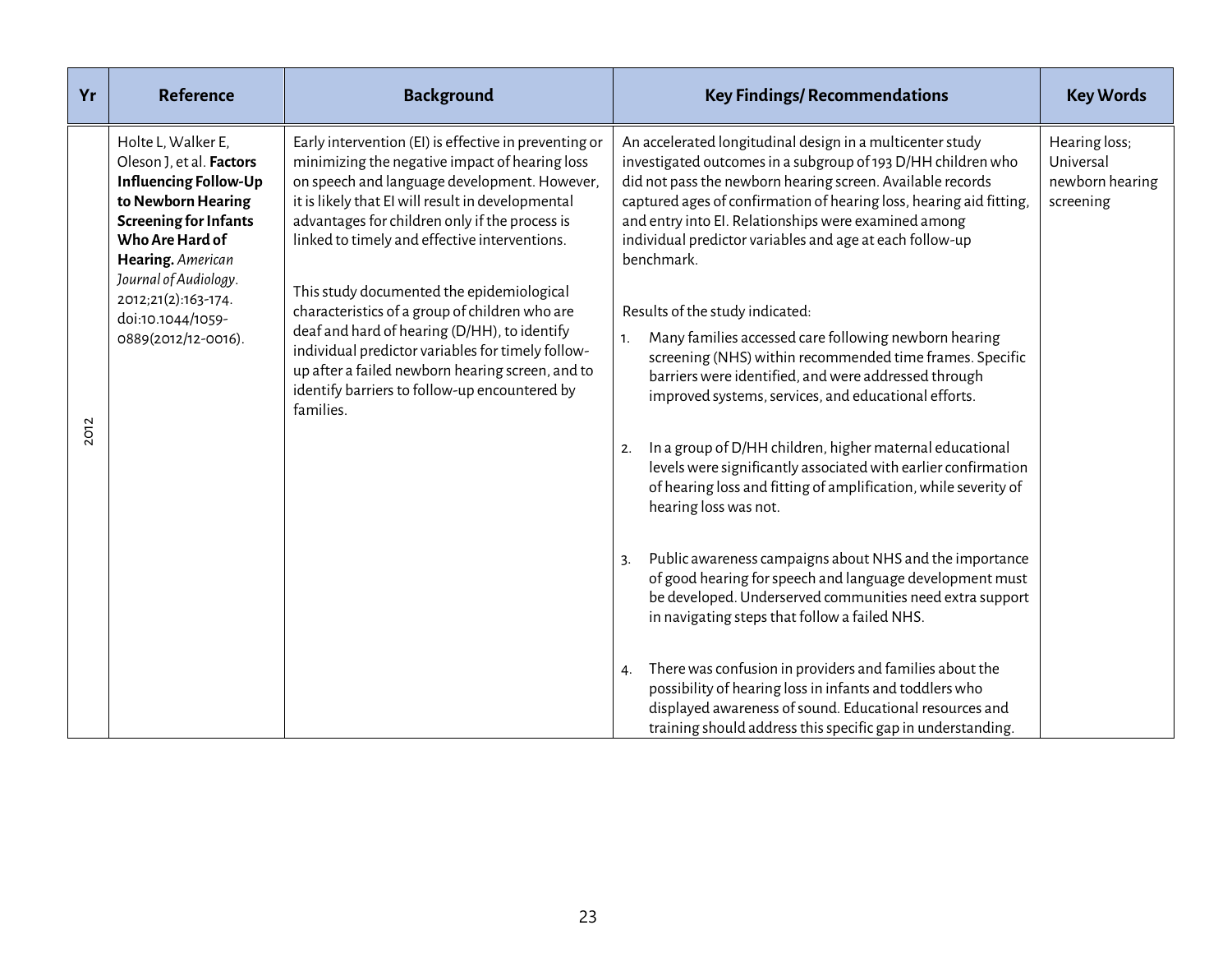| Yr          | <b>Reference</b>                                                                                                                                                                                                                        | <b>Background</b>                                                                                                                                                                                                                                                                                                                                                                                                                                                                                                                                                          | <b>Key Findings/ Recommendations</b>                                                                                                                                                                                                                                                                                                                                                                                                                                                                                                                                                                                                                                                                                                                                                                                                                                                                                                                                                 | <b>Key Words</b>                                                                                                         |
|-------------|-----------------------------------------------------------------------------------------------------------------------------------------------------------------------------------------------------------------------------------------|----------------------------------------------------------------------------------------------------------------------------------------------------------------------------------------------------------------------------------------------------------------------------------------------------------------------------------------------------------------------------------------------------------------------------------------------------------------------------------------------------------------------------------------------------------------------------|--------------------------------------------------------------------------------------------------------------------------------------------------------------------------------------------------------------------------------------------------------------------------------------------------------------------------------------------------------------------------------------------------------------------------------------------------------------------------------------------------------------------------------------------------------------------------------------------------------------------------------------------------------------------------------------------------------------------------------------------------------------------------------------------------------------------------------------------------------------------------------------------------------------------------------------------------------------------------------------|--------------------------------------------------------------------------------------------------------------------------|
| <b>2012</b> | Lantos JD. Ethics for the<br>Pediatrician: The<br><b>Evolving Ethics of</b><br>Cochlear Implants in<br>Children. Pediatrics in<br>Review. 2012;33(7):323-<br>326. doi:10.1542/pir.33-7-<br>323.                                         | This study explored the ethical controversy<br>surrounding cochlear implants. Complex issues<br>of clinical and research ethics are intertwined<br>with complex cultural issues and a long history of<br>discrimination and stigmatization of children<br>who are deaf.<br>The author reviewed the origins of the<br>controversy, noted "most heated moments", and<br>summarized the current state of the debate.<br>Recommendations were also given.                                                                                                                      | There are 4,000 to 8,000 infants born each year in the United<br>States with severe hearing impairment. Their parents will have to<br>make decisions about what is best for their child.<br>The author cited that cochlear implantation was an innovative<br>therapy that was introduced into practice without adequate<br>study. Promising early trials led to FDA approval, although long-<br>term outcome data from rigorous studies were lacking. Also,<br>cochlear implants were the results of when advocacy groups<br>claim to know better what is best for children than do the<br>children's parents or doctors.<br>The author recommended that pediatricians should understand<br>all options and be prepared to help parents interpret complex<br>data and multiple options to arrive at the decision that is best for<br>themselves and their child. Understanding the ethical<br>controversy over cochlear implants is important in overall<br>knowledge of this topic. | Cochlear<br>implants;<br>$Children-$<br>Deaf/Hard of<br>Hearing; Ethics<br>with Cochlear<br>implants;                    |
| 2011        | Kenney MK, Kogan MD.<br><b>Special Needs Children</b><br>With Speech and<br><b>Hearing Difficulties:</b><br><b>Prevalence and Unmet</b><br>Needs. Academic<br>Pediatrics. 2011;11(2):152-<br>160.<br>doi:10.1016/j.acap.2011.0<br>1.003 | The need for durable medical equipment (DME)<br>for children with special health care needs<br>(CSHCN) who also have communication issues is<br>great.<br>This study aimed to establish prevalence and<br>sociodemographic characteristics associated with<br>parent-reported speech and hearing difficulties<br>among CSHCN; determine unmet needs for<br>therapy, hearing aids, and communication<br>devices; and examine the association between<br>unmet needs and resources such as health<br>insurance, early intervention/special education,<br>and a medical home. | Data were analyzed for 300,910 children without special health<br>care needs and 40,723 CSHCN from the 2005-2006 National<br>Survey of Children with Special Health Care Needs. The parent-<br>reported relative unmet need was greatest for communication<br>devices and least for hearing aids. The strongest association with<br>reducing unmet needs was having a medical home, and the most<br>significant aspect of medical home was having effective care<br>coordination.<br>Therefore, this study reported that having a medical home was<br>significantly associated with fewer unmet needs for therapy and<br>hearing/communication devices among CSHCN with speech and<br>hearing difficulties. Care coordination may constitute an<br>important factor that allows the primary care provider to link<br>with services that CSHCN with communication problems require.                                                                                                   | Hearing; Medical<br>home; National<br>Survey of Children<br>with Special<br>Health Care<br>Needs; Speech;<br>Unmet needs |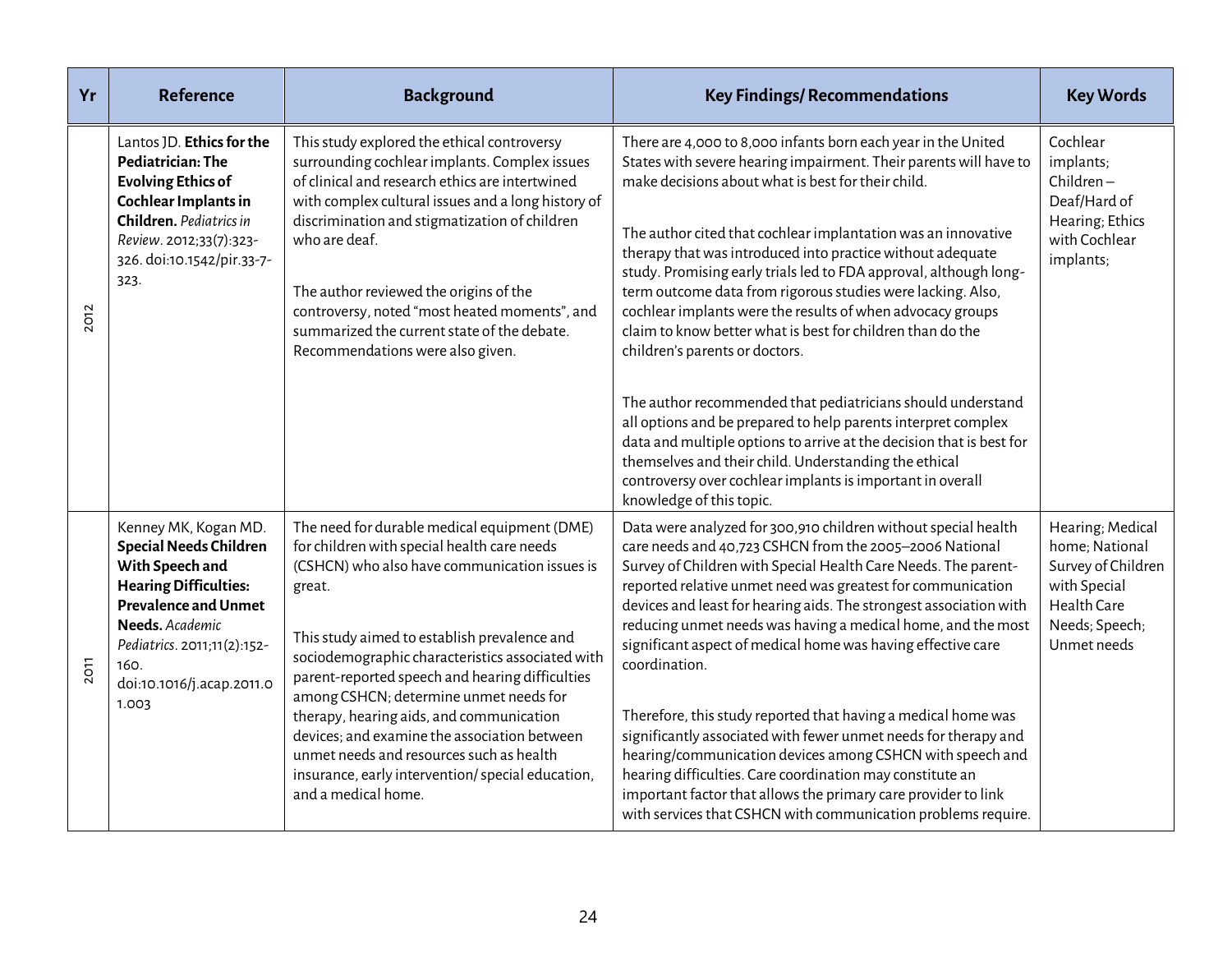| Yr          | <b>Reference</b>                                                                                                                                                                                                                                                               | <b>Background</b>                                                                                                                                                                                                                                                                                                                                                                                                                                                                                                                                                                                                                                                                   | <b>Key Findings/ Recommendations</b>                                                                                                                                                                                                                                                                                                                                                                                                                                                                                                                                                                                                                                                                                                                                                                                                                                                                                                                                                                                                                                                                                                                                                                                                                                                                                                                                                                                                                                                                                                                                                                         | <b>Key Words</b>                                                                                                           |
|-------------|--------------------------------------------------------------------------------------------------------------------------------------------------------------------------------------------------------------------------------------------------------------------------------|-------------------------------------------------------------------------------------------------------------------------------------------------------------------------------------------------------------------------------------------------------------------------------------------------------------------------------------------------------------------------------------------------------------------------------------------------------------------------------------------------------------------------------------------------------------------------------------------------------------------------------------------------------------------------------------|--------------------------------------------------------------------------------------------------------------------------------------------------------------------------------------------------------------------------------------------------------------------------------------------------------------------------------------------------------------------------------------------------------------------------------------------------------------------------------------------------------------------------------------------------------------------------------------------------------------------------------------------------------------------------------------------------------------------------------------------------------------------------------------------------------------------------------------------------------------------------------------------------------------------------------------------------------------------------------------------------------------------------------------------------------------------------------------------------------------------------------------------------------------------------------------------------------------------------------------------------------------------------------------------------------------------------------------------------------------------------------------------------------------------------------------------------------------------------------------------------------------------------------------------------------------------------------------------------------------|----------------------------------------------------------------------------------------------------------------------------|
| <b>2011</b> | Muñoz Karen, Nelson L,<br>Goldgewicht N, Odell D.<br><b>Early Hearing Detection</b><br>and Intervention:<br><b>Diagnostic Hearing</b><br><b>Assessment</b><br>Practices. American<br>Journal of Audiology.<br>2011;20(2):123-131.<br>doi:10.1044/1059-0889<br>$(2011/10-0046)$ | In 2007, the Joint Committee on Infant Hearing<br>(JCIH, 2007) recommended the completion of a<br>battery of diagnostic hearing tests no later than 3<br>months from when an infant fails a newborn<br>hearing screen.<br>A team of 3 pediatric audiologists with expertise<br>in infant diagnostic hearing assessment<br>developed a cross-sectional survey design to<br>learn of practice patterns for infant diagnostic<br>hearing services at pediatric audiology facilities<br>across the US. Anonymous surveys were mailed<br>by state EHDI coordinators to 1,091 facilities in 28<br>states and the District of Columbia. One survey<br>response was requested per facility. | Of the 356 returned surveys (33%) returned, 18 facilities reported<br>not providing any type of infant testing, and 34 facilities provided<br>only screening services for infants. Surveys were received from<br>304 facilities did conduct pediatric diagnostic hearing testing.<br>Overall, results revealed that the comprehensiveness of the test<br>batteries used varied among facilities. Over half of the<br>respondents, 55%, reported using a limited test battery, 94<br>facilities reported using a comprehensive test battery but lacked<br>at least 1 component recommended by the JCIH, and 25 facilities<br>reported using a test battery that met JCIH recommendations.<br>The wait time for an appointment varied between facilities and<br>was affected by the test condition (i.e., natural sleep, sedation, or<br>operating room).<br>The results suggested that it was difficult for stakeholders to<br>identify pediatric audiology facilities that served infants less than<br>6 months of age and that there was variability among facilities in<br>test batteries and wait times for an appointment. Implications<br>impacted diagnostic accuracy and timeliness of diagnosis.<br>The authors offered that the rapid expansion of newborn hearing<br>screening has created widespread demand not only for<br>continuing education, but also for stakeholders to have timely<br>access to information in order to effectively support families<br>throughout the follow-up process. An information infrastructure<br>that allows the primary care provider timely access to newborn | Infants; Early<br>hearing detection<br>and intervention;<br><b>Joint Committee</b><br>on Infant<br>Hearing;<br>Diagnostics |
|             |                                                                                                                                                                                                                                                                                |                                                                                                                                                                                                                                                                                                                                                                                                                                                                                                                                                                                                                                                                                     | hearing screening results and follow-up diagnostic results would<br>improve the effectiveness and efficiency of care management.                                                                                                                                                                                                                                                                                                                                                                                                                                                                                                                                                                                                                                                                                                                                                                                                                                                                                                                                                                                                                                                                                                                                                                                                                                                                                                                                                                                                                                                                             |                                                                                                                            |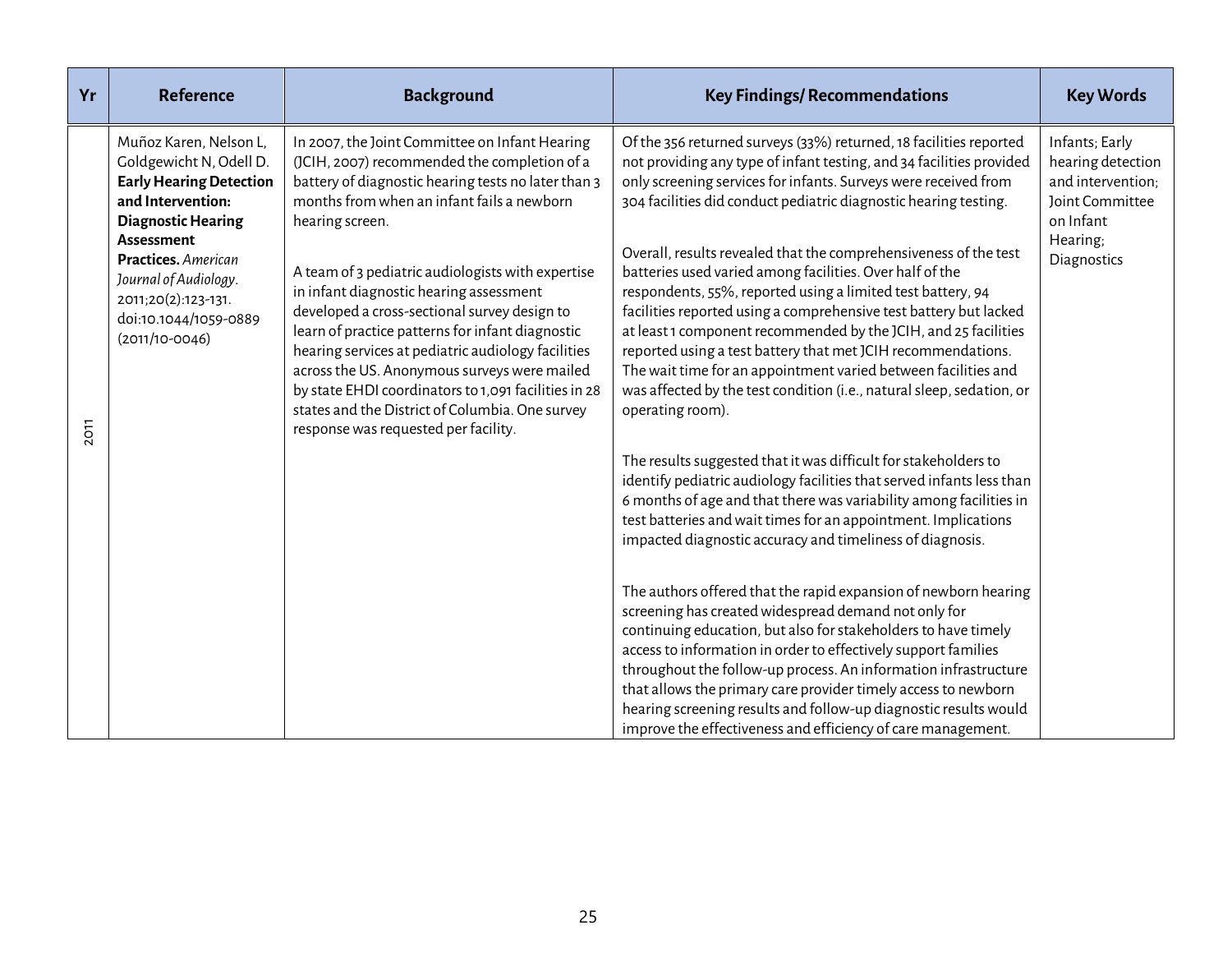| Yr   | <b>Reference</b>                                                                                                                                                                                                                           | <b>Background</b>                                                                                                                                                                                                                                                                                                                                                                                                                                                                                                                                                                                                                                                                                                                                | <b>Key Findings/ Recommendations</b>                                                                                                                                                                                                                                                                                                                                                                                                                                                                                                                                                                                                                                                                                                                                                                                                                                                                                                                                                                                                                                                                                                                                                                                                                                                                                                                                              | <b>Key Words</b>                                                                                                              |
|------|--------------------------------------------------------------------------------------------------------------------------------------------------------------------------------------------------------------------------------------------|--------------------------------------------------------------------------------------------------------------------------------------------------------------------------------------------------------------------------------------------------------------------------------------------------------------------------------------------------------------------------------------------------------------------------------------------------------------------------------------------------------------------------------------------------------------------------------------------------------------------------------------------------------------------------------------------------------------------------------------------------|-----------------------------------------------------------------------------------------------------------------------------------------------------------------------------------------------------------------------------------------------------------------------------------------------------------------------------------------------------------------------------------------------------------------------------------------------------------------------------------------------------------------------------------------------------------------------------------------------------------------------------------------------------------------------------------------------------------------------------------------------------------------------------------------------------------------------------------------------------------------------------------------------------------------------------------------------------------------------------------------------------------------------------------------------------------------------------------------------------------------------------------------------------------------------------------------------------------------------------------------------------------------------------------------------------------------------------------------------------------------------------------|-------------------------------------------------------------------------------------------------------------------------------|
| 2010 | Gaffney M, Green DR,<br>Gaffney C. Newborn<br><b>Hearing Screening and</b><br>Follow-up: Are Children<br>Receiving<br>Recommended<br>Services? Public Health<br>Reports. 2010;125(2):199-<br>207.<br>doi:10.1177/00333549101<br>25 00 208. | Given the potential for developmental delays<br>among children with unidentified hearing loss,<br>states and territories within the United States<br>have implemented Early Hearing Detection and<br>Intervention (EHDI) programs to identify infants<br>with hearing loss as early as possible. To monitor<br>progress toward national goals, the Centers for<br>Disease Control and Prevention (CDC) collected<br>data from state and territorial programs.<br>This article summarized findings from the CDC<br>EHDI Hearing Screening and Follow-up Survey<br>(HSFS)-analyzing those data to evaluate<br>progress towards goals. The article also provided<br>a summary of recent efforts to identify infants<br>with hearing loss in the US. | In 2005 and 2006, more than 90% of infants were screened for<br>hearing loss. Of these infants, 2% in both years did not pass their<br>final screening. Out of those not passing the final screening,<br>approximately two-thirds were not documented as having a<br>diagnostic finding. In both years, the reason reported for the<br>majority of infants was loss to follow-up/loss to documentation<br>(LFU/LTD). Although the majority of infants with permanent<br>hearing loss were receiving intervention, more than 30% were<br>classified as LFU/LTD and could not be documented as receiving<br>intervention services.<br>The HSFS enabled the collection of more complete data that<br>highlighted the progress in screening infants for hearing loss. It<br>also provided detailed data about LFU/LTD, the type/severity of<br>identified hearing losses, and the ability of programs to provide<br>demographic data. While results indicated that progress has<br>been made in screening, and to a lesser extent enrollment in<br>intervention, additional efforts are needed to ensure infants and<br>children with hearing loss are documented to receive a timely<br>diagnosis and enrolled in EI services before 6 months of age.<br>Continued efforts to ensure the standardization of how data are<br>classified and reported in the HSFS is also important in | Newborn hearing<br>screening; Early<br>Hearing<br>Detection and<br>Intervention<br>(EHDI) programs;<br>Infant hearing<br>loss |
|      |                                                                                                                                                                                                                                            |                                                                                                                                                                                                                                                                                                                                                                                                                                                                                                                                                                                                                                                                                                                                                  | addressing the issue of LFU/LTD. In addition, collecting more<br>comprehensive demographic data can help states better<br>understand some of the causes for LFU/LTD. This will help<br>programs better direct their efforts and resources toward<br>providing services to the most vulnerable populations.                                                                                                                                                                                                                                                                                                                                                                                                                                                                                                                                                                                                                                                                                                                                                                                                                                                                                                                                                                                                                                                                        |                                                                                                                               |
|      |                                                                                                                                                                                                                                            |                                                                                                                                                                                                                                                                                                                                                                                                                                                                                                                                                                                                                                                                                                                                                  | The author stated that this is critically important because,<br>without the receipt of documented follow-up services, the<br>benefits of newborn hearing screening and the possibility of<br>early identification and intervention might be severely reduced.                                                                                                                                                                                                                                                                                                                                                                                                                                                                                                                                                                                                                                                                                                                                                                                                                                                                                                                                                                                                                                                                                                                     |                                                                                                                               |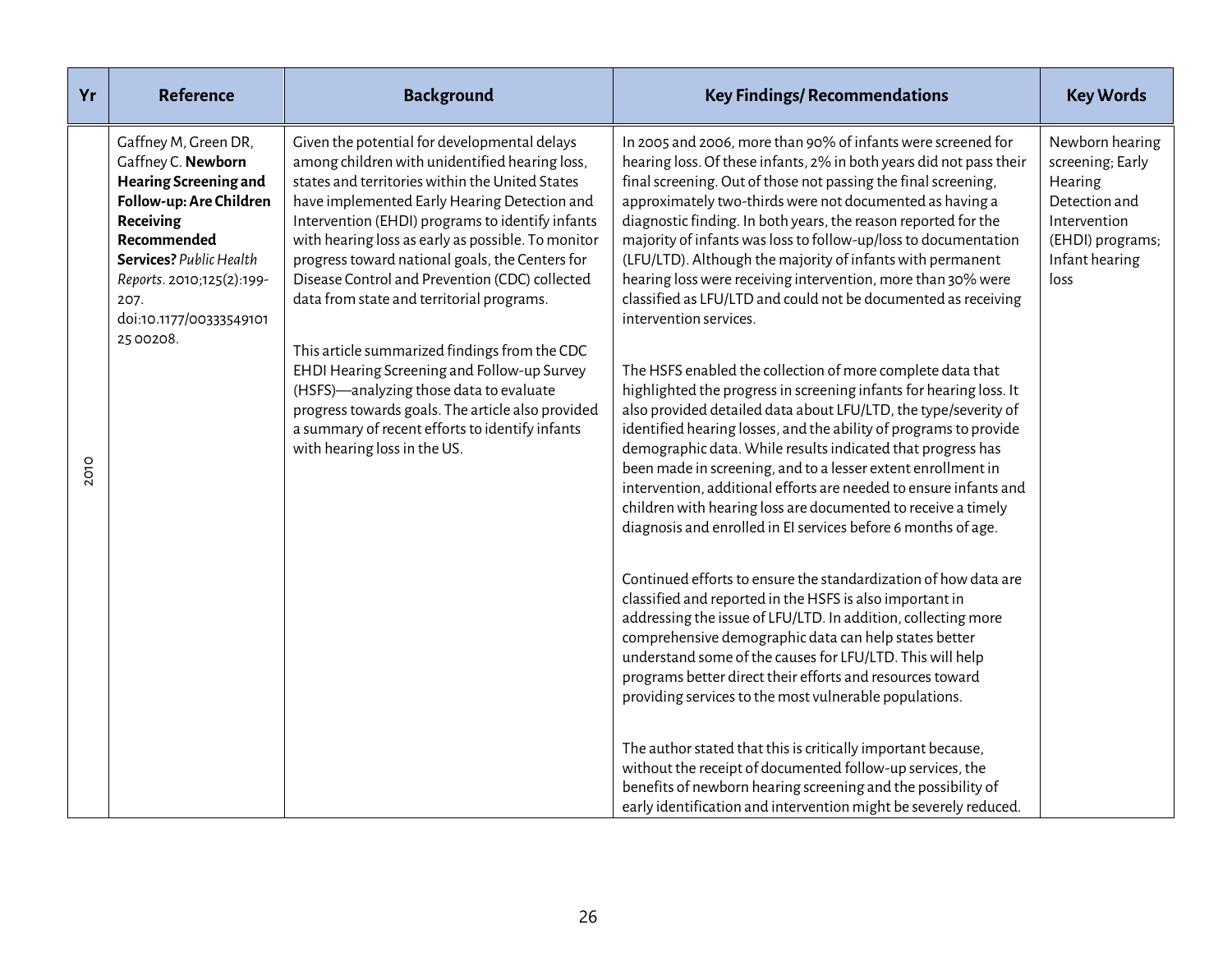| Yr          | <b>Reference</b>                                                                                                                                                                                                                                                                                                                       | <b>Background</b>                                                                                                                                                                                                                                                                                                                                                                                                                                                                                           | <b>Key Findings/ Recommendations</b>                                                                                                                                                                                                                                                                                                                                                                                                                                                                                                                                                                                                                                                                                                                                   | <b>Key Words</b>                                                                                                                                                                                    |
|-------------|----------------------------------------------------------------------------------------------------------------------------------------------------------------------------------------------------------------------------------------------------------------------------------------------------------------------------------------|-------------------------------------------------------------------------------------------------------------------------------------------------------------------------------------------------------------------------------------------------------------------------------------------------------------------------------------------------------------------------------------------------------------------------------------------------------------------------------------------------------------|------------------------------------------------------------------------------------------------------------------------------------------------------------------------------------------------------------------------------------------------------------------------------------------------------------------------------------------------------------------------------------------------------------------------------------------------------------------------------------------------------------------------------------------------------------------------------------------------------------------------------------------------------------------------------------------------------------------------------------------------------------------------|-----------------------------------------------------------------------------------------------------------------------------------------------------------------------------------------------------|
| <b>2010</b> | Halpin KS, Smith KY,<br>Widen JE, Chertoff ME.<br><b>Effects of Universal</b><br><b>Newborn Hearing</b><br>Screening on an Early<br><b>Intervention Program</b><br>for Children with<br>Hearing Loss, Birth to 3<br>Yr of Age. Journal of the<br>American Academy of<br>Audiology. 2010;21(3):169-<br>175.<br>doi:10.3766/jaaa.21.3.5. | Universal Newborn Hearing Screening (UNHS)<br>was introduced in Kansas in 1999. Prior to UNHS,<br>a small percentage of newborns were screened<br>for and identified with hearing loss.<br>This study aimed to determine the effects of<br>UNHS on a local early intervention (EI) program<br>for young children with hearing loss. The charts<br>of 145 children were reviewed. These were<br>children enrolled in the EI program during<br>specified years before and after the<br>establishment of UNHS. | Chart review analysis uncovered that UNHS had a positive<br>impact on caseload size, age of diagnosis, age of enrollment in EI,<br>and age of hearing aid fit. The percentage of the caseload<br>identified in the newborn period was about 25% before UNHS<br>and over 80% after its implementation.<br>Specific to this study, the number of children with a timely<br>diagnosis of hearing loss, fitting of amplification, and enrollment<br>in early intervention services had increased substantially since<br>UNHS was implemented in Kansas community. The children<br>with severe and profound hearing loss were able to begin<br>candidacy for cochlear implants in a timely fashion to enable<br>them to have surgery at younger ages as allowed by the FDA. | Birth to three;<br>Cochlear<br>implants; Early<br>intervention;<br>Hearing aids;<br>Hearing loss;<br>Infants; Infant<br>Toddler Services;<br>Toddlers;<br>Universal<br>Newborn Hearing<br>Screening |
|             |                                                                                                                                                                                                                                                                                                                                        |                                                                                                                                                                                                                                                                                                                                                                                                                                                                                                             | The authors concluded that this greatly increased the probability<br>that these children with hearing loss will be more successful<br>communicators and successful students in school.                                                                                                                                                                                                                                                                                                                                                                                                                                                                                                                                                                                 |                                                                                                                                                                                                     |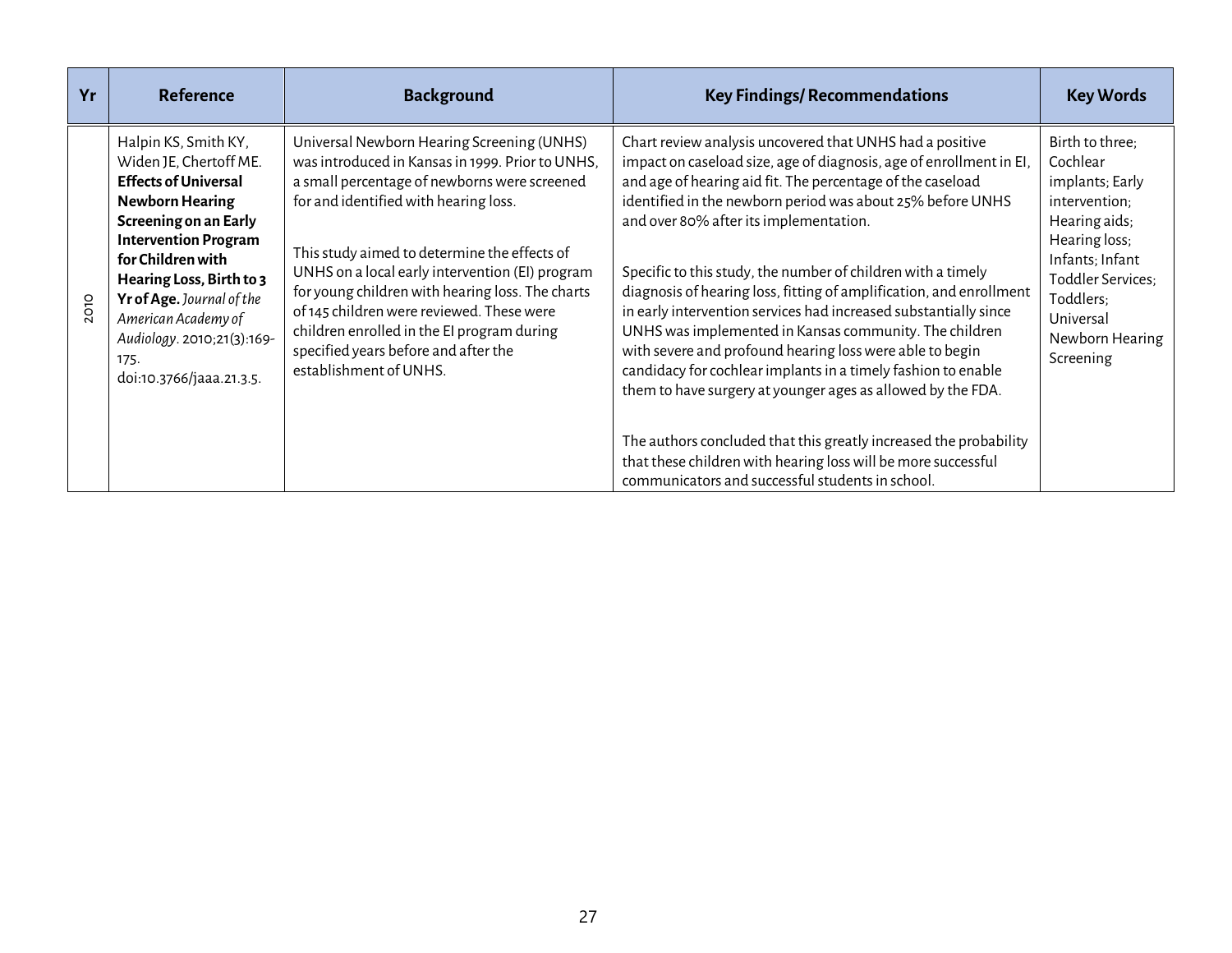| Yr          | <b>Reference</b>                                                                                                                                                                                                                                                          | <b>Background</b>                                                                                                                                                                                                                                                                                                                                                                                                                                                                                                                                                                                                                                     | <b>Key Findings/ Recommendations</b>                                                                                                                                                                                                                                                                                                                                                                                                                                                                                                                                                                                                                                                                                                                                                                              | <b>Key Words</b>                                                                  |
|-------------|---------------------------------------------------------------------------------------------------------------------------------------------------------------------------------------------------------------------------------------------------------------------------|-------------------------------------------------------------------------------------------------------------------------------------------------------------------------------------------------------------------------------------------------------------------------------------------------------------------------------------------------------------------------------------------------------------------------------------------------------------------------------------------------------------------------------------------------------------------------------------------------------------------------------------------------------|-------------------------------------------------------------------------------------------------------------------------------------------------------------------------------------------------------------------------------------------------------------------------------------------------------------------------------------------------------------------------------------------------------------------------------------------------------------------------------------------------------------------------------------------------------------------------------------------------------------------------------------------------------------------------------------------------------------------------------------------------------------------------------------------------------------------|-----------------------------------------------------------------------------------|
| <b>2010</b> | Houston KT, Behl DD,<br>White KR, Forsman I.<br><b>Federal Privacy</b><br>Regulations and the<br><b>Provision of Early</b><br><b>Hearing Detection and</b><br>Intervention<br>Programs. Pediatrics.<br>2010;126(Suppl 1):S28-<br>S33.<br>doi:10.1542/peds.2010-<br>0354g. | Early Hearing Detection and Intervention (EHDI)<br>programs require a child's identifiable<br>information be shared with those responsible for<br>screening, diagnosis, early intervention, family<br>support, and medical home services.<br>Pediatricians and other stakeholders in the EHDI<br>process see 3 federal privacy and confidentiality<br>laws as major obstacles to achieving effective<br>EHDI programs: 1) the Health Insurance<br>Portability and Accountability Act (HIPAA); the<br>Family Education Rights and Privacy Act (FERPA),<br>and Part C privacy regulations of the Individuals<br>With Disabilities Education Act (IDEA). | The authors summarized the provisions of HIPAA, FERPA, and<br>IDEA and how those laws most directly affect information-<br>sharing in EHDI programs.<br>Strategies were outlined with regards to sharing the information<br>needed to operate successful EHDI programs while remaining in<br>compliance with these laws. Those strategies included: obtaining<br>signed parental consent to share information between providers;<br>adding an option on the individual family services plan for<br>parents to permit sharing of the plan with pediatricians and<br>other providers; and giving copies of all relevant test results to<br>parents to share with whomever they choose. The authors shared<br>examples of forms and documents to support many of these<br>strategies; www.infanthearing.org/privacy. | Deaf; Hard-of-<br>hearing; Early<br>intervention;<br>Newborn hearing<br>screening |
|             |                                                                                                                                                                                                                                                                           |                                                                                                                                                                                                                                                                                                                                                                                                                                                                                                                                                                                                                                                       | The authors concluded that consistent training is needed at the<br>community level so that all stakeholders understand the<br>importance of sharing information and helping families to be full<br>participants in that process. Families and providers should offer<br>feedback to EHDI programs to ensure that all children are<br>receiving timely and effective hearing screening, diagnostic<br>evaluations, and interventions.                                                                                                                                                                                                                                                                                                                                                                              |                                                                                   |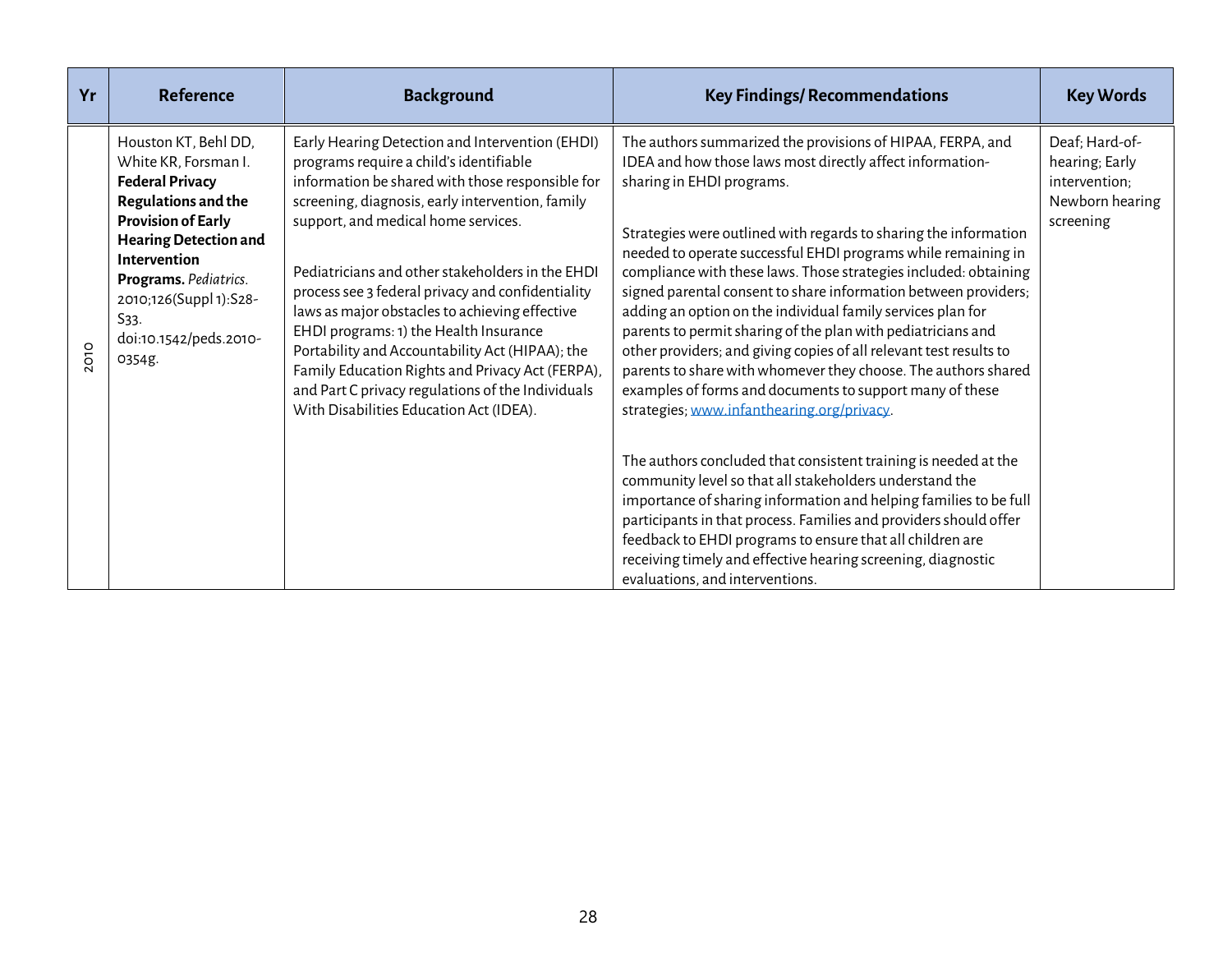| Yr          | <b>Reference</b>                                                                                                                                                                                                                             | <b>Background</b>                                                                                                                                                                                                                                                                                                                                                                                                                                                                                                | <b>Key Findings/ Recommendations</b>                                                                                                                                                                                                                                                                                                                                                                                                                                                                                                                                                                                                                                                                    | <b>Key Words</b>                                                                  |
|-------------|----------------------------------------------------------------------------------------------------------------------------------------------------------------------------------------------------------------------------------------------|------------------------------------------------------------------------------------------------------------------------------------------------------------------------------------------------------------------------------------------------------------------------------------------------------------------------------------------------------------------------------------------------------------------------------------------------------------------------------------------------------------------|---------------------------------------------------------------------------------------------------------------------------------------------------------------------------------------------------------------------------------------------------------------------------------------------------------------------------------------------------------------------------------------------------------------------------------------------------------------------------------------------------------------------------------------------------------------------------------------------------------------------------------------------------------------------------------------------------------|-----------------------------------------------------------------------------------|
| <b>2010</b> | McCarthy M, Muñoz K,<br>White KR.<br><b>Teleintervention for</b><br><b>Infants and Young</b><br><b>Children Who Are Deaf</b><br>or Hard-of-<br>Hearing. Pediatrics.<br>2010;126(Suppl 1):S52-<br>S <sub>58</sub> .<br>doi:10.1542/peds.2010- | One of the reasons that many young children<br>who are deaf and hard of hearing (D/HH) do not<br>receive the early intervention (EI) services they<br>need is that D/HH is still a relatively low-<br>incidence condition. Thus, many children who<br>are D/HH may live a great distance from the<br>specialized services they need. Plus, there are<br>often few D/HH children living in the same area,<br>which makes it difficult for many educational<br>systems to find trained people to deliver services. | The authors noted that because of critical needs for services and<br>the shortage of trained and qualified providers, it is easy to<br>assume that teleintervention services are as good as face-to-face<br>services and can be delivered at lower cost. The feasibility of<br>using 2-way real-time videoconferencing to deliver the types of<br>services needed by infants and young children who are D/HH has<br>been demonstrated many times. Nonetheless, there is no good<br>evidence that the outcomes for children or the costs of delivery<br>are comparable to those with face-to-face services.                                                                                              | Deaf; Hard-of-<br>hearing; Early<br>intervention;<br>Newborn hearing<br>screening |
|             | 0354j.                                                                                                                                                                                                                                       | As such, "teleintervention" strategies (eg,<br>videoconferencing, web-based tools) could help<br>to provide EI services to children who are D/HH.<br>This article outlined the rationale for using<br>teleintervention services for children who are<br>D/HH, described a teleintervention program that<br>has been serving children in Australia, and<br>summarized cost-effectiveness of such an<br>approach.                                                                                                  | The authors recommended randomized comparisons of<br>teleintervention services and face-to-face services for relatively<br>large numbers of infants and young children who are D/HH. In<br>addition to collecting data about children's outcomes, the<br>studies should examine the actual costs of delivering both types<br>of services, including equipment, materials, staff time, travel,<br>and administrative support. Parent time, experience, and<br>satisfaction with the programs should be assessed. The authors<br>concluded that the United States could be the ideal site to carry<br>out a randomized, controlled trial of teleintervention versus<br>traditional face-to-face services. |                                                                                   |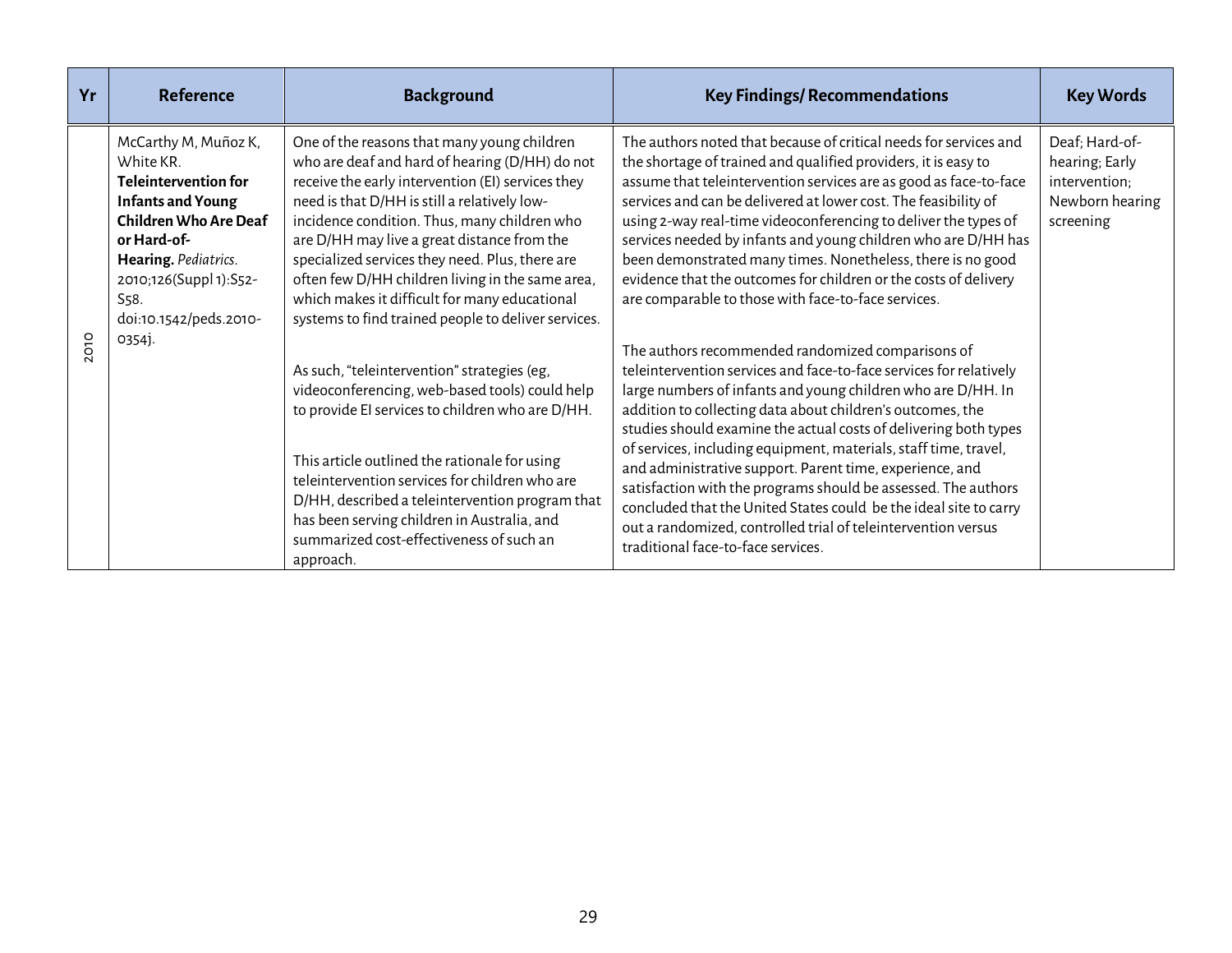| Yr   | <b>Reference</b>                                                                                                                                                                                                                                                  | <b>Background</b>                                                                                                                                                                                                                                                                                                                                                                                                                                                                                                                                                                                                                                       | <b>Key Findings/ Recommendations</b>                                                                                                                                                                                                                                                                                                                                                                                                                                                                                                                                                                                                                                                                                                                                                                                                                                                                                                                                                                                                                                                                                                                                                                                                                                                                                                                                                                                                                                                                                                                                                                                                                                                                                                                                                                                                                                                                                                      | <b>Key Words</b>                                                                  |
|------|-------------------------------------------------------------------------------------------------------------------------------------------------------------------------------------------------------------------------------------------------------------------|---------------------------------------------------------------------------------------------------------------------------------------------------------------------------------------------------------------------------------------------------------------------------------------------------------------------------------------------------------------------------------------------------------------------------------------------------------------------------------------------------------------------------------------------------------------------------------------------------------------------------------------------------------|-------------------------------------------------------------------------------------------------------------------------------------------------------------------------------------------------------------------------------------------------------------------------------------------------------------------------------------------------------------------------------------------------------------------------------------------------------------------------------------------------------------------------------------------------------------------------------------------------------------------------------------------------------------------------------------------------------------------------------------------------------------------------------------------------------------------------------------------------------------------------------------------------------------------------------------------------------------------------------------------------------------------------------------------------------------------------------------------------------------------------------------------------------------------------------------------------------------------------------------------------------------------------------------------------------------------------------------------------------------------------------------------------------------------------------------------------------------------------------------------------------------------------------------------------------------------------------------------------------------------------------------------------------------------------------------------------------------------------------------------------------------------------------------------------------------------------------------------------------------------------------------------------------------------------------------------|-----------------------------------------------------------------------------------|
| 2010 | Russ SA, Hanna D,<br>DesGeorges J, Forsman I.<br><b>Improving Follow-up to</b><br><b>Newborn Hearing</b><br><b>Screening: A Learning</b><br>Collaborative<br>Experience.<br>Pediatrics.<br>2010;126(Supplement<br>1):S59-S69.<br>doi:10.1542/peds.2010-<br>0354k. | Approximately 95% of the infants born in the<br>United States are now screened for hearing loss<br>at birth. Of these, 2% have a positive screening<br>test that required follow-up (either rescreening<br>or diagnostic audiologic evaluation) to determine<br>if they had permanent hearing loss.<br>National data (2007) suggested that nearly half<br>of these infants have "no documented diagnosis,"<br>the majority of whom were classed as "lost to<br>follow-up" or "lost to documentation." Of those<br>infants found to have a permanent hearing loss,<br>more than one-third were not documented to<br>receive early intervention services. | The study reported on an effort to improve the quality of the<br>follow-up process, with teams from 8 states participating in a<br>learning collaborative. Teams, recruited from statewide Early<br>Hearing and Intervention (EHDI) programs, used the Model for<br>Improvement as the specific approach to making changes. That<br>approach incorporated 4 key elements: (1) setting specific,<br>measurable aims; (2) tracking measures of improvement over<br>time; (3) identifying key changes that result in desired<br>improvement; and (4) using continuous, rapid-cycle tests of<br>change. Parents acted as equal partners with professionals in<br>guiding system improvement.<br>Teams identified promising change strategies including ensuring<br>the correct identification of the primary care provider before<br>discharge from the hospital; obtaining a second contact number<br>for families before discharge; "scripting" the message given to<br>families when an infant does not pass the initial screening test;<br>and using a "roadmap for families" as a joint communication tool<br>between parents and professionals to demonstrate each family's<br>location on the "diagnostic journey."<br>Participants reported that collaborative experience allowed<br>them to move beyond a focus on improving their own service to<br>improving connections between services and viewing themselves<br>as part of a larger system of care.<br>Ongoing quality improvement efforts will require refinement of<br>measures used to assess improvement, development of valid<br>indicators of system performance, and an active role for families<br>at all levels of system improvement. Local QI initiatives, whether<br>at individual practice sites, or through regional or statewide<br>collaboratives, are likely to benefit from national exchange of<br>experiences and sharing of successful change strategies. | Deaf; Hard-of-<br>hearing; Early<br>intervention;<br>Newborn hearing<br>screening |